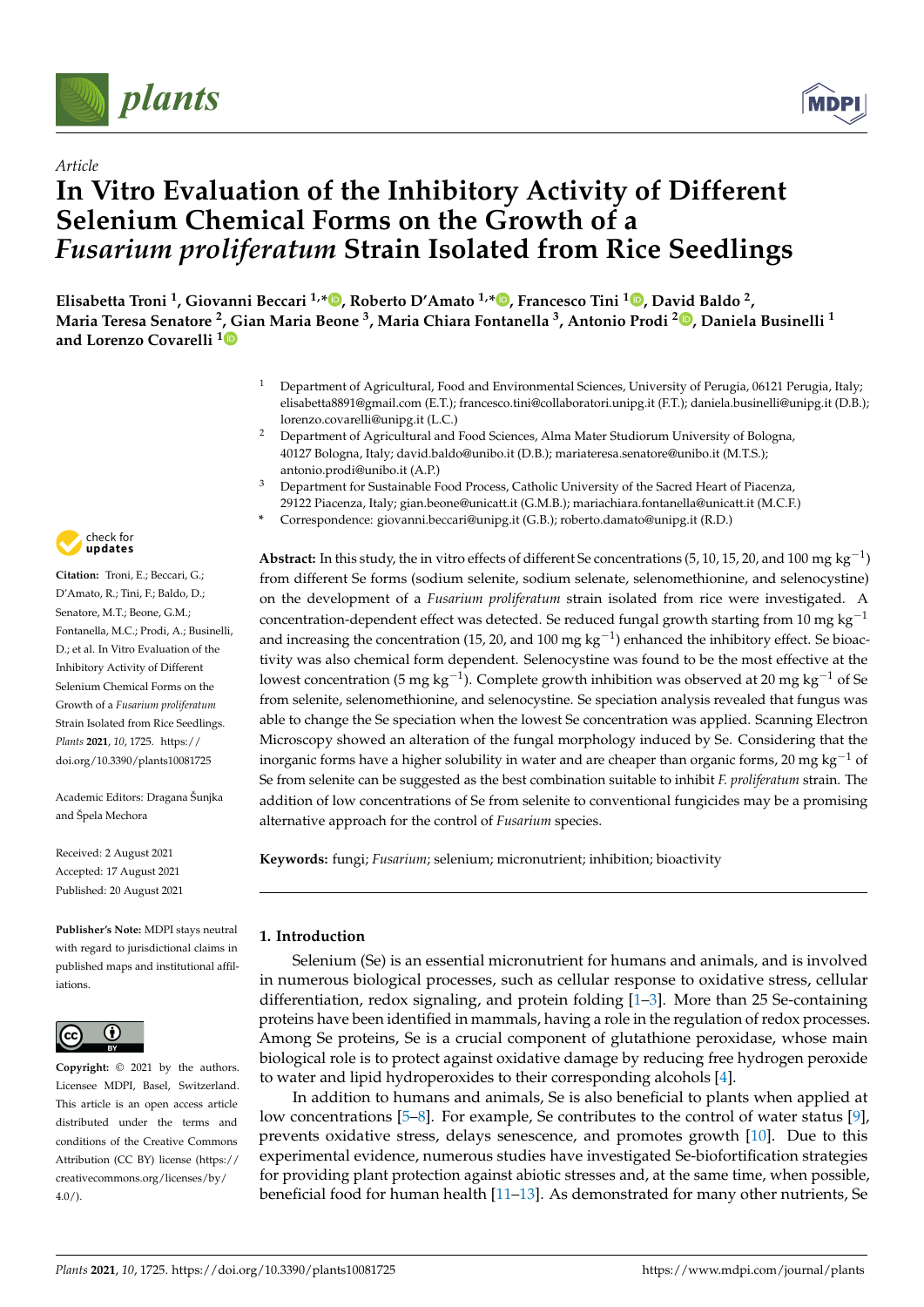also shows a U-shaped relationship between concentration in living organisms and the risk of deficiency toxicity that occurs both below and above the physiological range, which is very narrow [3,14]. Furthermore, Se effects on living organisms are not only concentration dependent but are also related to its chemical form and its bioavailability [15].

Depending on certain experimental conditions (i.e., application mode, concentration, form, and application timing), Se is beneficial to plants and, at the same time, detrimental to plant pathogens [16–18]. For this reason, the activity and role of Se within a plant– pathogen interaction are worthy of more in-depth elucidation. To date, several studies concerning the use of Se salt treatment for the control of a range of plant pathogens have been undertaken, such as, *Aspergillus funiculosus*, *Alternaria tenuis*, *Fusarium* spp. and *Fusarium graminearum* in artificial media [19–21]; *Fusarium* spp. and *Alternaria brassicicola* in Indian mustard [22]; *Fusarium oxysporum* f. sp. *lycopersici* in tomato [23]; *Penicillium expansum* in artificial media [18]; *Botrytis cinerea* in tomato [24]; and *F. graminearum* in wheat [21]. Other studies showed the Se protective effect in plants against the activity of mycotoxins, such as zearalenone [25,26] and aflatoxin  $B_1$  [27]. The in vitro and in vivo ability of Se to reduce the deoxynivalenol (DON) production by *F. graminearum* was also explored [21]. Additionally, in soil, Se was found to enhance the microbiome diversities and the relative abundance of Plant Growth Promoting Bacteria (PGPB), while reducing the number of pathogenic fungi [28].

These results indicate that Se might serve as a potential alternative to synthetic fungicides for the control of certain plant diseases caused by several fungal pathogens [18].

In a previous study [29] on rice (*Oryza sativa* L.) seedlings (variety Selenium) cultivated in a hydroponic system in the presence of half-strength Hoagland solution [30], browning of stem bases was detected in more than 50% of total plants. Interestingly, the rice seedlings grown with the same method but in the presence of a Se salt (sodium selenite at a concentration of 20 mg  $L^{-1}$  of Se) showed a noticeably lower presence of these symptoms (observed only in approximately 5% of total plants). This observation, as successively described in the present paper, led us to identify the fungal microorganism associated with these symptoms as belonging to the species *Fusarium proliferatum*, a member of the *Fusarium fujikuroi* species complex (FFSC), a group of 40 closely related *Fusarium* species defined by morphological traits, sexual compatibility, and DNA-based phylogenetic analysis [31–33]. *F. proliferatum* is a globally widespread causal agent of diseases of various economically important plants including staple crops such as cereals. *F. proliferatum* is mostly found to colonize maize [34], but has also been isolated from rice [35,36], wheat [33], sorghum, millet [37,38], asparagus [39], garlic [40], and date palm [41]. In rice, *F. proliferatum* is a well-known pathogen associated with Bakanea disease. This seed-borne disease is also caused, in addition to *F. proliferatum*, by other species belonging to FFSC, such as *Fusarium fujikuroi* and *Fusarium verticillioides*. The typical symptoms of Bakanae disease are seedling blight, root and crown rot, pale green to yellowing of foliage, chlorotic leaves, and abnormal elongation [36,42,43].

The presence of *F. proliferatum* in plants is also a potential risk to animal and human health because of its ability to biosynthesize several mycotoxins, such as fumonisins [44]. In particular, maize and, to a lesser extent, rice, are the matrices in which natural contaminations of this mycotoxin are more common [45].

Due to the global importance of both *F. proliferatum* and the host (rice) from which it has been isolated, and because, to the best of our knowledge, no studies have been conducted on the effect of Se against *F. proliferatum*, in the present study we investigated the in vitro effect of various Se concentrations  $(5, 10, 15, 20,$  and  $100 \text{ mg kg}^{-1}$  of Se) from four different Se chemical forms (sodium selenite, sodium selenate, selenomethionine (Se-Met), and selenocystine (Se-Cys)) on the development of a *F. proliferatum* strain isolated from rice seedlings. Additionally, a Se speciation analysis was performed to obtain information on the occurrence of Se metabolites and their distribution, as a consequence of Se bioconversion operated by the fungus. Finally, Scanning Electron Microscopy (SEM) analysis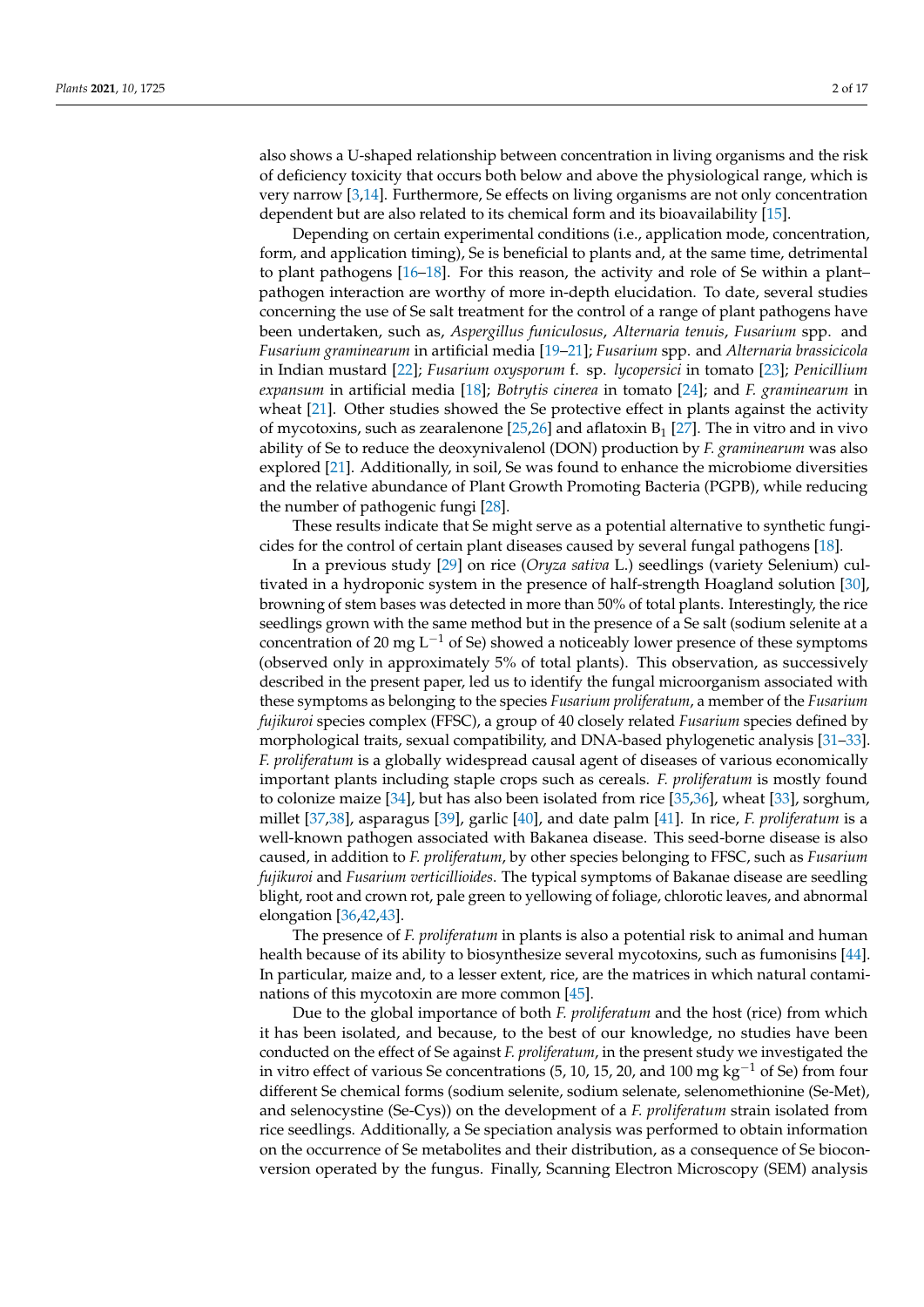was also carried out to investigate the possible modifications induced by Se on the hyphal morphology of *F. proliferatum*.

As a result, the best combination of Se form and Se concentration suitable for the in vitro inhibition of the development of *F. proliferatum* is described. In addition, the obtained results were found to be useful for the hypothesis of new and alternative approaches to manage *F. proliferatum* infections of rice and other cereal crops, perhaps coupled with a Se-biofortification strategy [46] of grains destined for human and animal food products.

#### **2. Results**

# *2.1. Identification of the F. proliferatum Strain PG-CH1 Isolated from Rice Seedlings*

The strain PG-CH1, obtained from rice seedlings, was identified as *F. proliferatum* showing a similarity score of >99% with the reference sequences of the same species deposited on NCBI and *Fusarium MLST* databases. The identification was also confirmed by phylogenetic analysis (Figure 1) based on a single locus dataset of *translation elongation factor 1a* (*tef1a*) partial sequences (631 bp). The strain PG-CH1 clustered together with the reference strain *F. proliferatum* G18SXS9-2 (Accession Number MK952837) and *Gibberella intermedia* S1S (sexual stage of *F. proliferatum*; Accession Number JN092349) showed high bootstrap support (95%).



**Figure 1.** Phylogenetic relationship of PG-CH1 strain (triangle) and members of the *Fusarium fujikuroi* species complex shown in a maximum likelihood dendrogram based on the Kimura 2-parameter model. The tree with the highest log likelihood (–1567.09) is shown. Bootstrap values are indicated above the branch nodes. A discrete Gamma distribution was used to model evolutionary rate differences among sites.

## *2.2. The In Vitro Inhibitory Activity of Different Se Forms on F. proliferatum Strain PG-CH1 Growth*

One representative image for each treatment (untreated or treated with Se from different forms and concentrations) is shown in Figure 2, in which the in vitro inhibitory activity of Se on *F. proliferatum* strain PG-CH1 colony growth on Potato Dextrose Agar (PDA) is reported. In combination with the growth reduction, as can be inferred from Figure 2, an alteration induced by Se on the morphology of *F. proliferatum* strain PG-CH1 colonies was also observed. In particular, a lower cottony texture and a lower mycelium density, in addition to a more intense red pigmentation in the central area of the colony, were visible in the presence of Se in comparison to the untreated control. These morphological modifications were macroscopically more appreciable in the presence of lower Se concentrations  $(5-10 \text{ mg kg}^{-1})$  that allowed a certain colony development. Interestingly, the presence of Se from selenate induced a considerable mycelium ramification (Figure 2b) that was not detected in the presence of Se from other chemical forms. To improve clarity, please note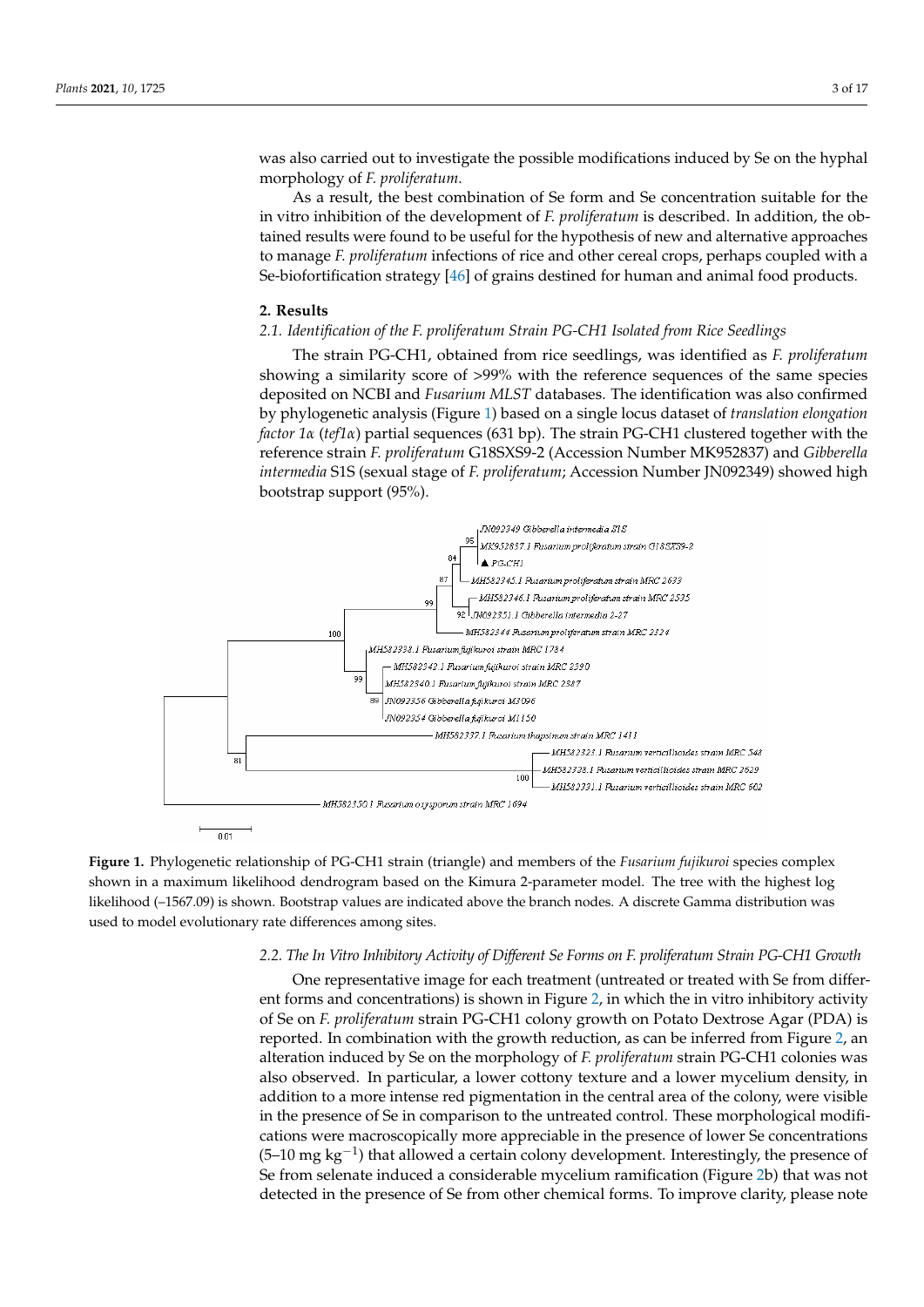that the ramification was considered for radial growth measurement. Data relative to radial growth reduction in *F. proliferatum* strain PG-CH1 colonies concerning the untreated control (0 mg kg<sup>-1</sup> of Se), measured after 10 days of incubation at  $22 \pm 2$  °C in the dark in the presence of various Se concentrations (5, 10, 15, 20, and 100 mg  $kg^{-1}$ ) from different Se forms (selenite, selenate, Se-Met, and Se-Cys), are summarized in Figure 3.



**Figure 2.** Effect of increasing selenium concentrations from different selenium forms on the colony development of *Fusarium proliferatum* strain PG–CH1 after 10 days of incubation at 22  $\pm$  2 °C in the dark in comparison to the untreated control. Selenite (**a**), selenate (**b**), selenomethionine (**c**), selenocystine (**d**).

Significant differences in radial growth reduction in *F. proliferatum* strain PG-CH1 colonies relative to the untreated control (0 mg  $kg^{-1}$  of Se) were detected both within a Se form for different concentrations and within a Se concentration for different Se forms. Focusing the attention on Se from selenite (Figure 3), the inhibitory activity of 5 mg kg<sup>-1</sup> concentration was significantly lower ( $p < 0.05$ ) than those caused by all other concentrations, whereas Se concentrations of 15, 20, and 100 mg  $kg^{-1}$  showed a significantly higher inhibitory activity ( $p < 0.05$ ) than the concentration of 10 mg kg<sup>-1</sup>. The same significant (*p* < 0.05) gradient described for selenite was observed for Se-Met (Figure 3). In contrast, regarding Se from selenate (Figure 3), the inhibitory activity caused by Se concentrations of 5, 10, 15, and 20 mg kg<sup>-1</sup> was not significantly different ( $p > 0.05$ ). Only the highest Se concentration (100 mg kg<sup>-1</sup>) showed a significant effect ( $p < 0.05$ ) on the reduction in *F. proliferatum* strain PG-CH1 growth in comparison to the inhibition caused by all other concentrations.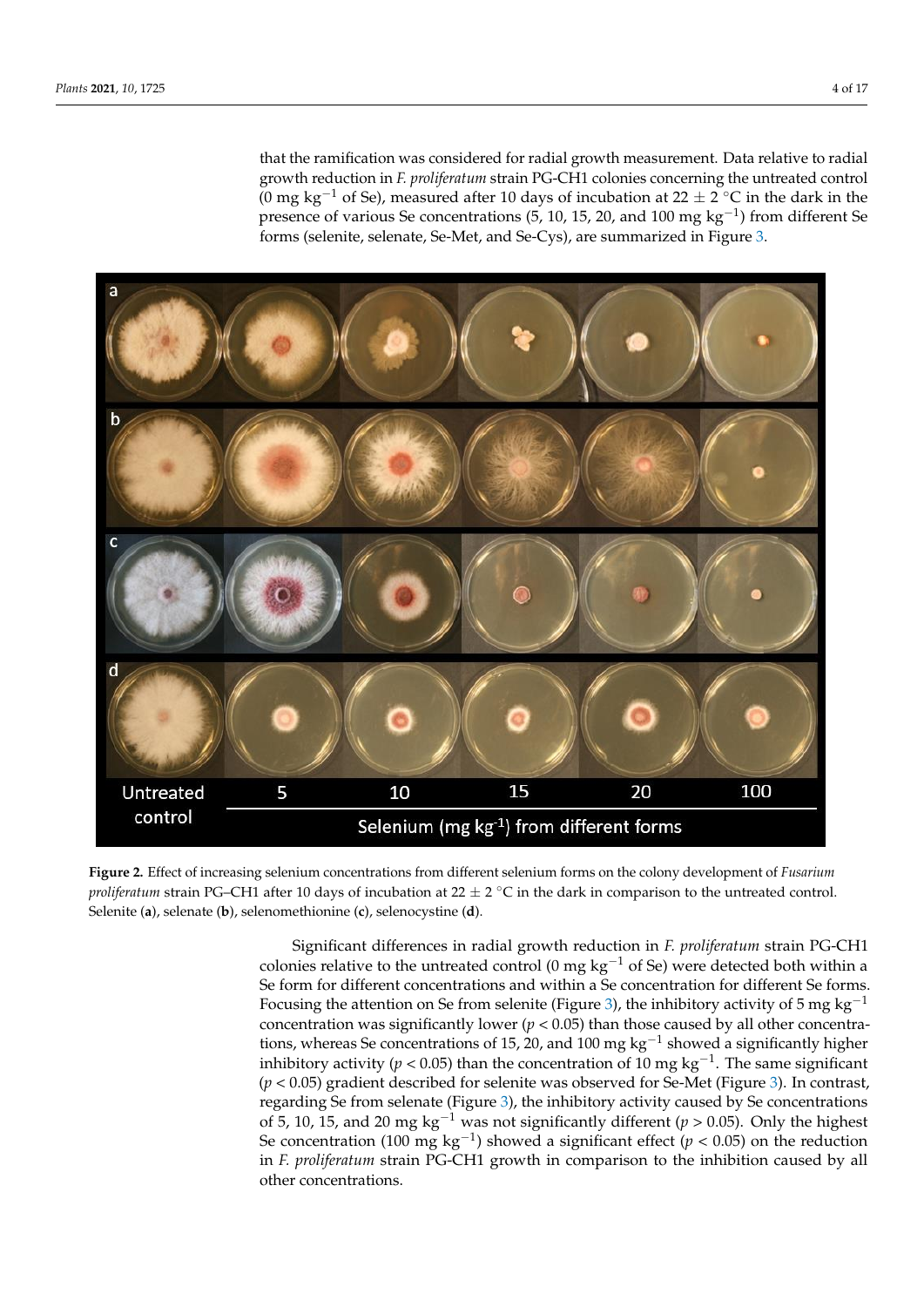

**Figure 3.** Effect of five selenium (Se) concentrations (5, 10, 15, 20, and 100 mg  $kg^{-1}$ ) from sodium selenite (selenite; red circles), sodium selenate (selenate; blue squares), selenomethionine (Se–Met; green up–triangles), and selenocystine (Se-Cys; black down-triangles) on *Fusarium proliferatum* strain PG-CH1 colony development. The inhibitory activity was measured after 10 days of incubation at 22  $\pm$  2 °C in the dark and expressed as the mean ( $\pm$  standard error) of colony radial growth reduction (%) relative to the untreated control (0 mg kg<sup>-1</sup> of Se), calculated according to the equation: (radial growth<sub>control</sub> - radial growth<sub>treatment</sub>): radial growth<sub>control</sub>  $\times$  100. One-way ANOVA was used to determine statistically significant differences in radial growth of the tested strain. In the table, within a Se form (A–C) or a Se concentration (a–b), means with the same letter are not significantly different at  $p < 0.05$  based on the Tukey Honestly Significant Difference multiple comparison test.

The growth reduction performed by Se from Se-Cys (Figure 3) was not significantly different ( $p < 0.05$ ) across the five Se concentrations tested; that is, the inhibitory activity detected at the lowest concentration of 5 mg  $kg^{-1}$  of Se was not different from that observed following the treatment with higher Se concentrations, including that of 100 mg  $kg^{-1}$ . The concentration of 5 mg kg<sup>-1</sup> Se from Se-Cys showed a significantly higher ( $p < 0.05$ ) inhibitory activity with respect to Se from all other chemical forms. Increasing the concentration to 10 mg kg<sup>-1</sup> of Se from Se-Cys and selenite showed a similar ( $p > 0.05$ ) effect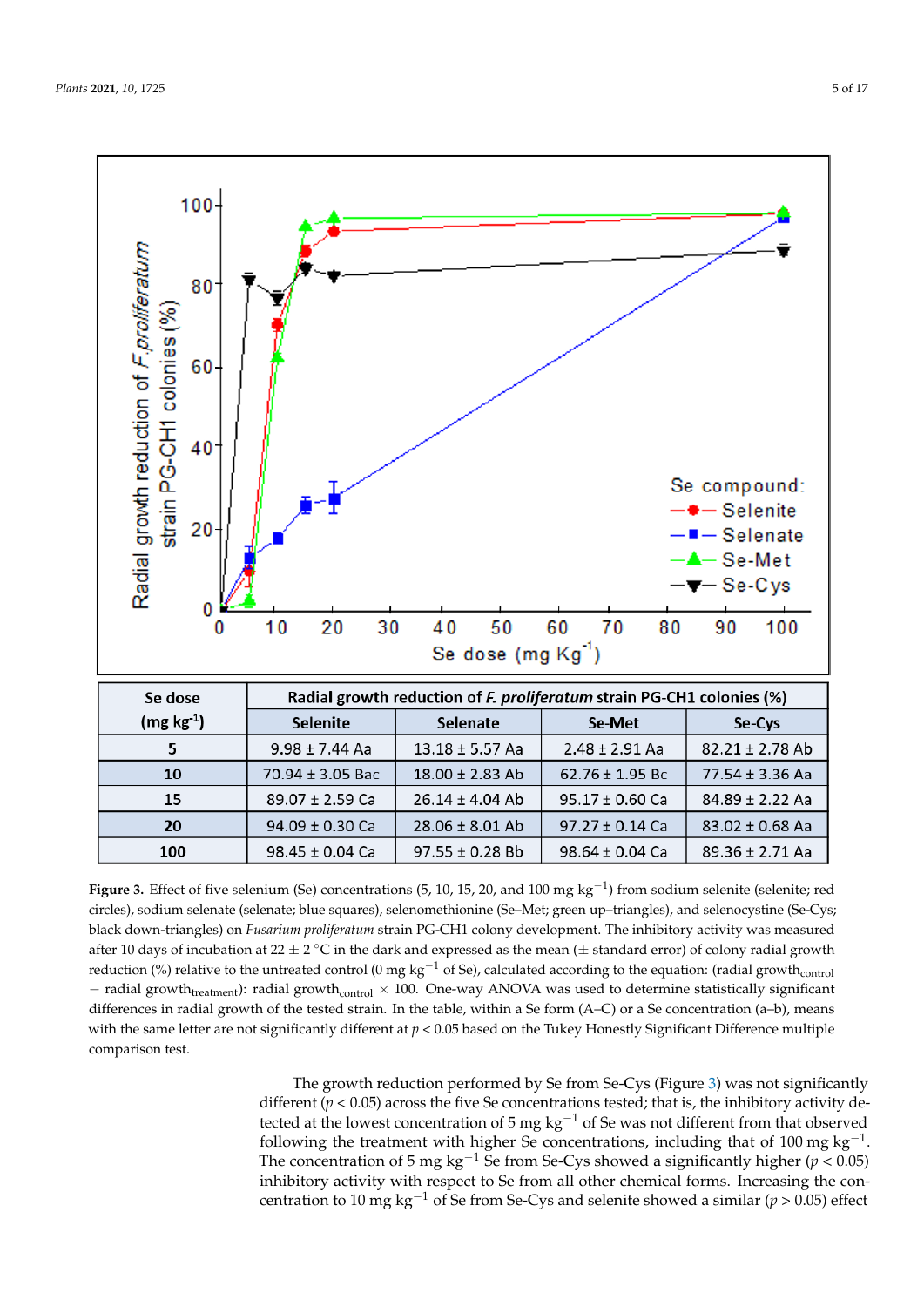on the growth reduction in *F. proliferatum* strain PG-CH1, followed by Se from Se-Met. Se inhibition activity from this last compound was, in turn, significantly lower ( $p < 0.05$ ) than Se from Se-Cys but not significantly different  $(p > 0.05)$  from that observed for Se from selenite. Conversely, at this concentration, Se from selenate showed the significantly lowest (*p* < 0.05) inhibitory activity compared with that of Se from the other three forms. At the concentrations of 15 and 20 mg kg<sup>-1</sup>, Se from selenite, Se-Cys, and Se-Met showed a similar (*p* > 0.05) effect on fungal growth reduction, whereas Se from selenite showed, in both cases, a significantly lower  $(p < 0.05)$  inhibitory activity than those detected for Se from the other three chemical forms. Finally, at the highest tested concentration (100 mg  $kg^{-1}$ ), the inhibitory activity of Se from Se-Cys was significantly lower ( $p < 0.05$ ) than those detected for Se from selenite, selenate, and Se-Met.

Summarizing, all Se treatments from different Se forms showed a certain effect on *F. proliferatum* strain PG-CH1. In particular, the highest inhibitory activity at the lowest concentration of Se (5 mg kg<sup>-1</sup>) tested in this experiment was caused by Se from Se-Cys, whereas increasing the concentrations (10, 15, and 20 mg  $kg^{-1}$ ) of Se from selenite, Se-Cys, and Se-Met showed a higher reduction in fungal colony growth than Se from selenate. Se from selenite, selenate, and Se-Met inhibited *F. proliferatum* strain PG-CH1 growth more than Se-Cys at 100 mg  $kg^{-1}$ . The control treatment (PDA amended with Na<sup>+</sup> 100 mg kg<sup>-1</sup> from Sodium chloride (NaCl)) showed a negligible effect on the growth of *F. proliferatum* strain PG-CH1 colonies, because only a radial growth reduction up to 1.8% was observed (Supplementary Figure S1).

## *2.3. Se Speciation*

Se speciation analysis was performed on Se-amended PDA in the presence of *F. proliferatum* strain PG-CH1, and on Se-amended PDA in the absence of *F. proliferatum* strain PG-CH1. In the presence of fungus, Se-speciation data showed a transformation of the applied Se form (selenite, selenate, Se-Cys, and Se-Met) in other Se chemical forms (Figure 4). Conversely, no transformation of the applied Se form was observed in the absence of *F. proliferatum* strain PG-CH1 (data not reported).

In general, in the presence of fungus, the observed Se transformation in other Se chemical forms was reduced by increasing Se concentration to such an extent that no conversion was detected at the highest Se concentration (100 mg  $kg^{-1}$ ). This observation suggests the capacity of the fungus to metabolize Se at low concentrations, whereas accumulation of the applied Se form occurred at the highest Se concentration. For that reason, in the following, we discuss the Se speciation results in the presence of *F. proliferatum* strain PG-CH1, focusing on the lowest Se concentrations applied of 5 and 10 mg  $kg^{-1}$ . When inorganic Se from selenite was applied, the conversions in Se-Cys (up to 36%) and Se-Met (up to 16%) were mainly observed (Figure 4a); when inorganic Se from selenate was applied, the conversions in Se-Met (up to 58%), Se-Cys (up to 16%), and selenite (up to 8%) occurred (Figure 4b). When organic Se from Se-Met was applied, Se speciation analysis revealed mainly the conversion in Se-Cys (up to 72%) and a trace of selenite (up to  $4\%$ ) (Figure 4c); when Se-Cys was applied, it was converted to selenite (up to 24%), selenate (up to 11%), and Se-Met (up to 8%) (Figure 4d).

To ascribe with certainty the Se transformation in other Se forms to *F. proliferatum* strain PG-CH1, Se speciation was also performed on PDA amended with Se in the absence of the fungus. Based on the above results (Figure 4), the lowest Se concentration (as the concentration at which the greater Se conversion into other Se forms occurred) was selected and Se speciation analysis was performed on PDA amended with 5 mg kg<sup>-1</sup> of Se from selenite, selenate, Se-Cys, and Se-Met in the absence of *F. proliferatum* strain PG-CH1. The obtained data did not show the transformation of the applied Se form in other Se chemical forms, thus confirming that the observed Se transformations in other chemical forms were undertaken by *F. proliferatum* strain PG-CH1.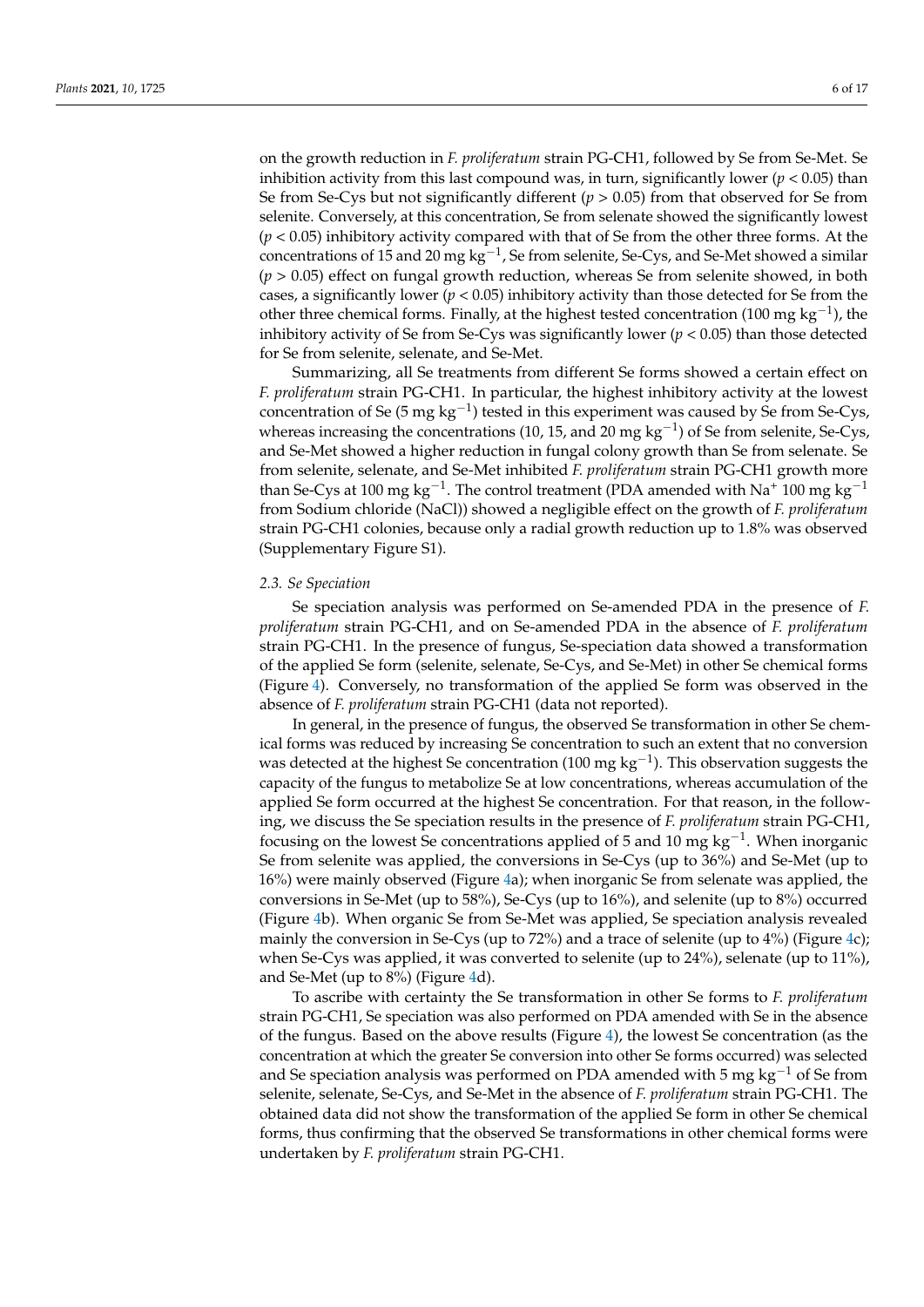

**Figure 4.** Selenium (Se) speciation data showing different Se chemical forms and their distribution after 10 days of incubation in the growth medium (potato dextrose agar) in the presence of *Fusarium proliferatum* strain PG-CH1 and following the application of increasing Se concentrations (5, 10, 15, 20, and 100 mg  $kg^{-1}$ ) as sodium selenite (selenite; **a**), sodium selenate (selenite; **b**), selenomethionine (Se-Met; **c**), and selenocystine (Se-Cys; **d**).

# *2.4. Selenium (20 mg kg1) from Sodium Selenite Effect Observed by SEM*

Based on the results obtained for the in vitro inhibitory activity of Se from different Se forms on *F. proliferatum* strain PG-CH1 growth, for SEM analysis we focused our attention on the effect of 20 mg  $kg^{-1}$  of Se from selenite (Figure 5).

In general, a lower mycelium density with shorten hyphae was observed in the treated samples (Figure 5d) in comparison to the untreated ones (Figure 5a). In detail, a strong hyphal collapse was also noticed in the treated samples (Figure 5e,f) compared to the untreated samples (Figure 5b,c). This observation showed additional evidence that Se from selenite at the concentration of 20 mg  $kg^{-1}$  was able to determine the inhibition of *F*. *proliferatum* strain PG-CH1 growth, which was also manifested by the alteration of fungal hyphae morphology and density.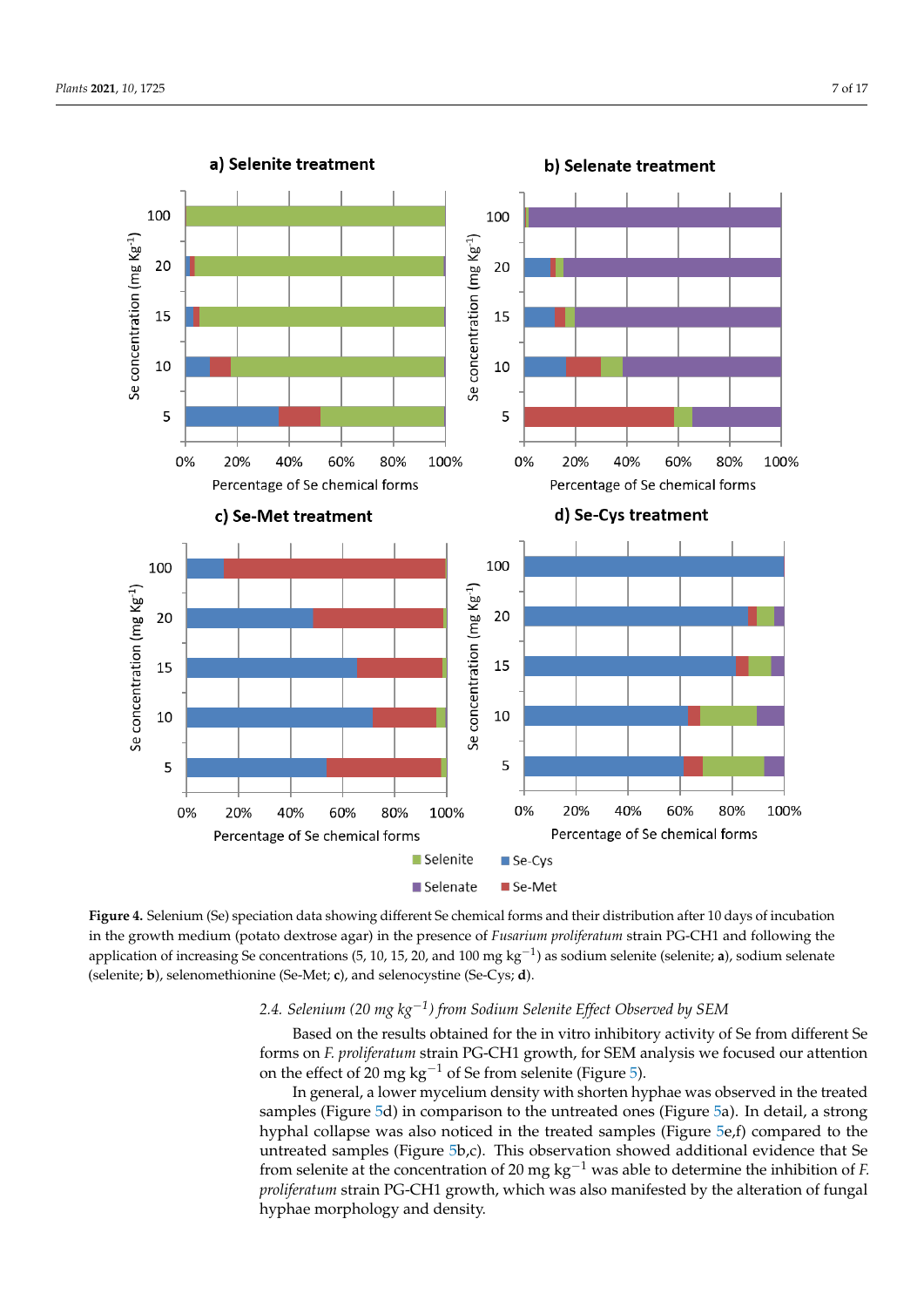

**Figure 5.** Scanning Electron Microscopy images showing *Fusarium proliferatum* strain PG-CH1 hyphae grown for 10 days on potato dextrose agar (PDA) not amended with selenium (Se) (labelled as control) (**a**–**c**) and on PDA amended with 20 mg kg<sup>-1</sup> of Se as sodium selenite (selenite; labelled as selenite 20) (**d**–**f**). The effect of 20 mg kg<sup>-1</sup> of Se as selenite caused appreciable modifications in the morphology and density of *F. proliferatum* strain PG-CH1 hyphae (**d**–**f**) in comparison to the untreated control (**a**–**c**).

## **3. Discussion**

This study aimed to assess the inhibitory activity of Se toward *F. proliferatum* strain PG-CH1 isolated from rice seedlings. Several studies [3,14,15] showed that Se effects on living organisms depend on Se concentration, in addition to the Se chemical form and bioavailability. Se is one of the few non-metals exhibiting variable oxidation states selenate  $(+6)$ , selenite  $(+4)$ , elemental Se  $(0)$ , and selenide  $(-2)$ . Moreover, the distribution of the valence states in a given environment strongly depends on several parameters, such as biological interactions, pH, redox conditions, the solubility of its salts, the chemical complex of soluble and solid ligands, reaction kinetics, and temperature [47,48]. Consequently, Se naturally occurs in different chemical forms. Among these, in living organisms, Se is found both in inorganic forms (mainly as selenite and selenate) and organic forms (mainly as Se-Cys and Se-Met) [49]. In general, it has been reported that organic Se forms have less toxicity compared to inorganic forms in living organisms [3].

Based on the above, in this study, four different Se chemical forms (inorganic Se as selenite and selenate; organic Se as Se-Met and Se-Cys) in the concentration range 5–100 mg  $kg^{-1}$  of Se were tested. This concentration range was selected after a preliminary test in which *F. proliferatum* strain PG-CH1 was grown on PDA amended with Se concentration (from selenite) in the range 1–200 mg  $kg^{-1}$ . A negligible effect on the reduction in the fungal growth was observed up to 5 mg  $kg^{-1}$  of Se, whereas the fungal growth was almost completely inhibited at 100 mg  $kg^{-1}$  of Se.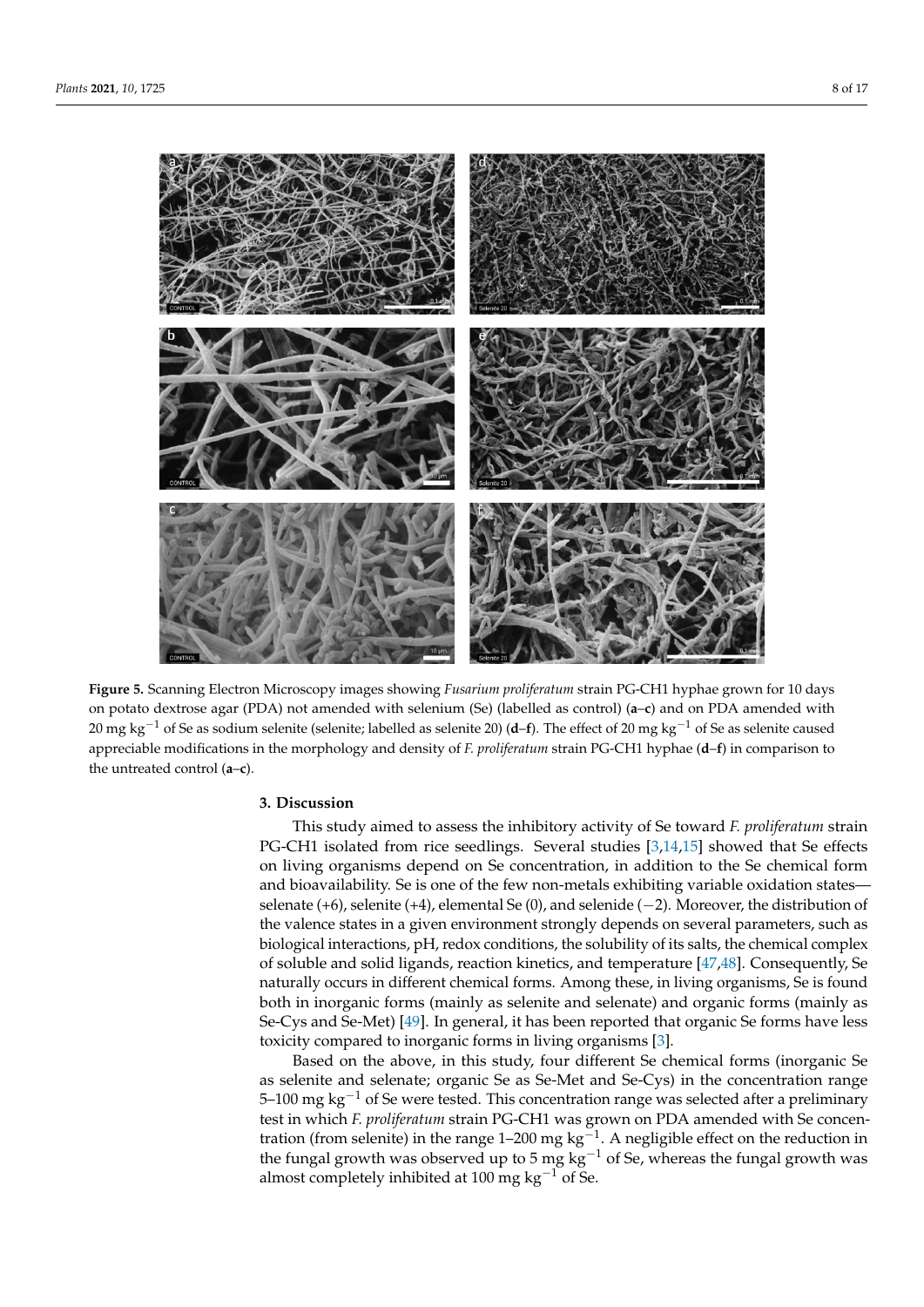In general, in our experimental conditions, a significant in vitro concentration-dependent Se bioactivity from different Se forms towards *F. proliferatum* strain PG-CH1 was observed. For example, with the exception of Se from selenate, Se reduced (>60%) the *F. proliferatum* strain PG-CH1 growth relative to the untreated control starting from the concentration of 10 mg kg<sup>-1</sup>. Additionally, by increasing Se concentration to 15 and 20 mg kg<sup>-1</sup>, the growth reduction caused by Se from selenite, Se-Met, and Se-Cys exceeded 80%. Finally, at the concentration of 100 mg  $kg^{-1}$  of Se, *F. proliferatum* strain PG-CH1growth was almost completely inhibited (growth reduction of  $\geq$ 89%), regardless of the applied Se form. An in vitro concentration-dependent activity of Se was previously reported to inhibit *A. funiculosis*, *A. tenuis*, and *Fusarium* spp. (Se from selenite) [19], *P. expansum* (Se from selenite) [18], *B. cinerea* (Se from selenite) [50], *A. brassicicola*, *Fusarium* spp. (Se from selenate) [22], and *F. graminearum* (Se from selenite, selenate, Se-Met, and Se-Cys) [21] growth. In addition to reporting that the effect of Se (from selenite) against a strain of *Fusarium* sp. was concentration dependent, Yin et al. 2017 [51], showed that Se (from selenite) in the range 0.1–1.0 mg kg<sup>-1</sup> promoted the growth of another strain belonging to the *F. tricinctum* species.

Moreover, the results obtained in this study showed that Se bioactivity was not only concentration dependent but, as mentioned above, also related to the Se chemical form deployed and its bioavailability. For example, Se from selenate exhibited the lowest bioactivity in up to 20 mg kg<sup>-1</sup> of Se (radial growth reduction in *F. proliferatum* strain PG-CH1 colonies of up to 28%) compared to the other Se forms (percentage of radial growth reduction in *F. proliferatum* colonies ranged from 83 to 97% at 20 mg  $kg^{-1}$  of Se from selenite, Se-Cys, and Se-Met). Conversely, Se from Se-Cys was found to be the most effective at the lowest Se concentration (radial growth reduction in *F. proliferatum* colonies at 5 mg Kg<sup>-1</sup> of 79.3%, whereas Se from other forms reduced the growth by up to 13.1% at 5 mg  $\text{kg}^{-1}$  of Se). However, it should be recalled that, at the concentrations of 10, 15, and 20 mg kg<sup>-1</sup>, Se from selenate altered the morphology of *F. proliferatum* strain PG-CH1 colonies by inducing hyphae ramification and decreasing mycelium density. In addition, in vitro (20–80 mg  $L^{-1}$ ) and in planta (wheat, 20 mg  $L^{-1}$ ) effects of Se from selenite, selenate, Se-Met, and Se-Cys on fungal growth (in vitro), symptoms (in planta), and DON accumulation (in vitro and in planta) was compound dependent [21].

For further investigation of the process of growth inhibition resulting from Se supplementation to the growth medium, we performed Se speciation analysis to obtain information on the occurrence of the process of Se conversion in other chemical forms operated by *F. proliferatum* strain PG-CH1, or on the process of Se accumulation. No transformation of the applied Se forms occurred in the absence of *F. proliferatum*, whereas transformation of the applied Se forms was observed in the presence of the fungal microorganism, indicating that *F. proliferatum* strain PG-CH1 can metabolize Se.

In particular, the fungal capacity to transform the applied Se form was reduced by increasing Se concentration (Figure 4). Thus, we can hypothesize that the complete growth inhibition in *F. proliferatum* strain PG-CH1 colonies observed at 100 mg  $kg^{-1}$  of Se may be related to the accumulation (and consequent toxicity) of the applied Se forms. Concerning the lowest Se concentration applied, the observed inhibition of *F. proliferatum* strain PG-CH1 growth is more difficult to explain. Based on the collected speciation data and considering that the biochemistry of Se resembles that of sulfur (S) [52], we hypothesize several mechanisms as follows:

- (i) The occurrence of redox processes mediated by Se (e.g., selenate reduction to selenite, see Figure 4b), which may have affected the regular physiological processes of the fungal microorganism.
- (ii) The formation of organic Se compounds caused by the fungus (e.g., inorganic Se is converted to Se-Met and Se-Cys, see Figure 4a,b; Se-Met is converted to Se-Cys, see Figure 4c; Se-Cys is converted to Se-Met in small amounts, see Figure 4d), which may lead to direct incorporation of Se-Cys and Se-Met into proteins, rather than the analog sulfur-containing amino acids S-Cys and S-Met, a process previously reported in the literature [53,54]. In this case, the growth inhibitory effect may be ascribed to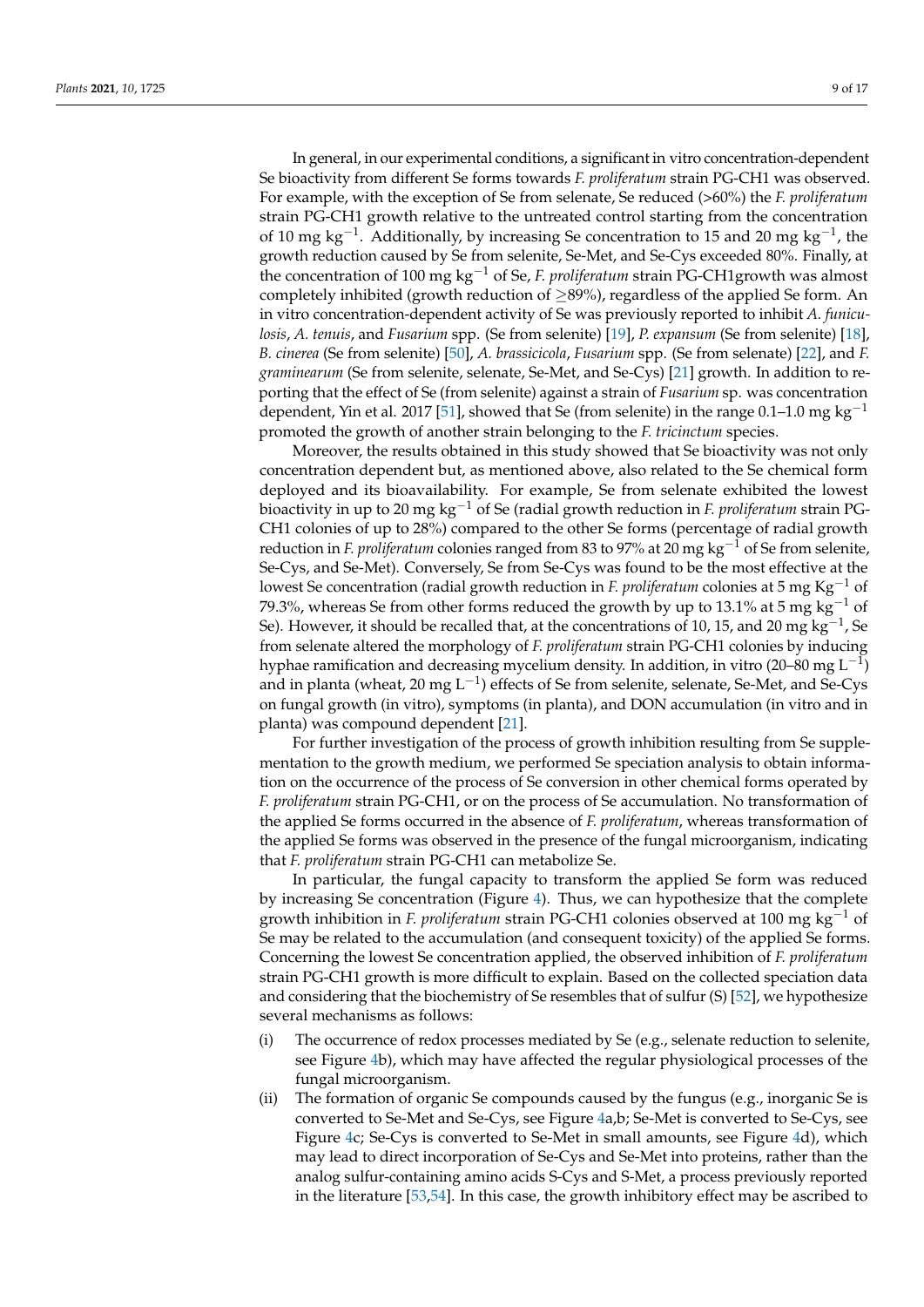a different conformation of the Se proteins concerning analog S proteins to such an extent that a modification in protein activity should not be excluded.

- (iii) The direct incorporation of the applied Se-Cys and Se-Met into proteins, a process which may explain the higher bioavailability of organic Se forms compared to inorganic Se forms.
- (iv) The relationship of Se with oxidative stress [5]. For example, it is known that in certain filamentous fungi, mycelium metamorphosis, in structures that ensure fungal propagation, is induced by increased oxidative stress. Conversely, decreased oxidative stress causes a permanence of undifferentiated mycelia, and inhibition of metamorphosis and fungal propagation [55]. The extension of this theory predicts that any antioxidant (such as Se at certain doses) can stop fungal propagation by inhibiting its metamorphosis, thus acting as a natural fungicide.

To support hypotheses (ii) and (iii) for explaining the Se toxic effect, it has been reported that an excess of Se-containing proteins can have adverse effects on cellular metabolism [56]. Finally, we also noted a strong smell in the culture medium amended with Se, which may be due to the production of the volatile compound dimethyl selenide,  $(CH<sub>3</sub>)<sub>2</sub>Se$ , as a consequence of the detoxification mechanism of the fungus. As reported in the literature [57], the methylation of inorganic Se by microorganisms produces volatile inorganic compounds that are less toxic than inorganic forms.

Se speciation analysis is a powerful tool for detecting the final products of the Se bioconversion operated by fungi; nevertheless, Se speciation data alone are not sufficient to provide an in-depth explanation of the metabolic pathway of Se in fungal microorganisms. Several authors attempted to explain the bioavailability and toxicity of the Se forms for fungal microorganisms at the molecular and/or physiological levels. For example, Reference [58] reports that selenite and selenate are assimilated through oxyanion transporters, and, once inside the cells, they are transformed into selenide through a reductive pathway that may involve the enzyme glutathione peroxidase. In the presence of oxygen, selenide can promote the formation of reactive oxygen species (ROS), which may damage DNA, proteins, and other cellular macromolecules. Selenide is also the intermediate for the formation of selenocystine, from which selenomethionine can then be formed in organisms with a functional transsulfuration pathway. Several metabolomic studies demonstrated that selenocysteine can also be formed from selenomethionine [59,60]. However, the reason for the differences in bioavailability and toxicity possessed by different Se forms remains unknown and further studies are needed to better understand the critical metabolic processes that determine Se tolerance or toxicity. Based on the obtained results and considering that the inorganic forms of Se (selenite and selenate) have a higher solubility in water and are cheaper than organic forms (Se-Cys and Se-Met), we concluded that 20 mg  $kg^{-1}$  of Se from selenite can be suggested as the best combination of Se form and concentration suitable to in vitro inhibit the development of the considered *F. proliferatum* strain PG-CH1.

Even if the use of a single strain of *F. proliferatum* does not allow a general conclusion to be drawn at the species level, the results obtained may provide a basis for further investigations concerning Se effects against this polyphagous and global fungal pathogen, and for other *Fusarium* or fungal species. Further developments of this research can be undertaken by screening a higher number of *F. proliferatum* strains to assess the inhibitory activity of Se in a wider population context. This because not all isolates of a species may be sensitive to Se activity, and the phenomenon of Se tolerance by fungi has been previously described [61].

In addition, the activity of Se on the biosynthesis of fumonisins mycotoxins by *F. proliferatum* may also be interesting to explore, in addition to the impact of Se on the growth of other *Fusarium* species and their mycotoxins. Finally, these results may be also useful for evaluating the ability of Se to control *F. proliferatum* infections of rice in the field, in addition to this or other *Fusarium* species in different cereal hosts. Moreover, the addition of low concentrations of Se from selenite to conventional fungicides may be a promising alternative approach for the control of *Fusarium* species in different cereal hosts [62,63].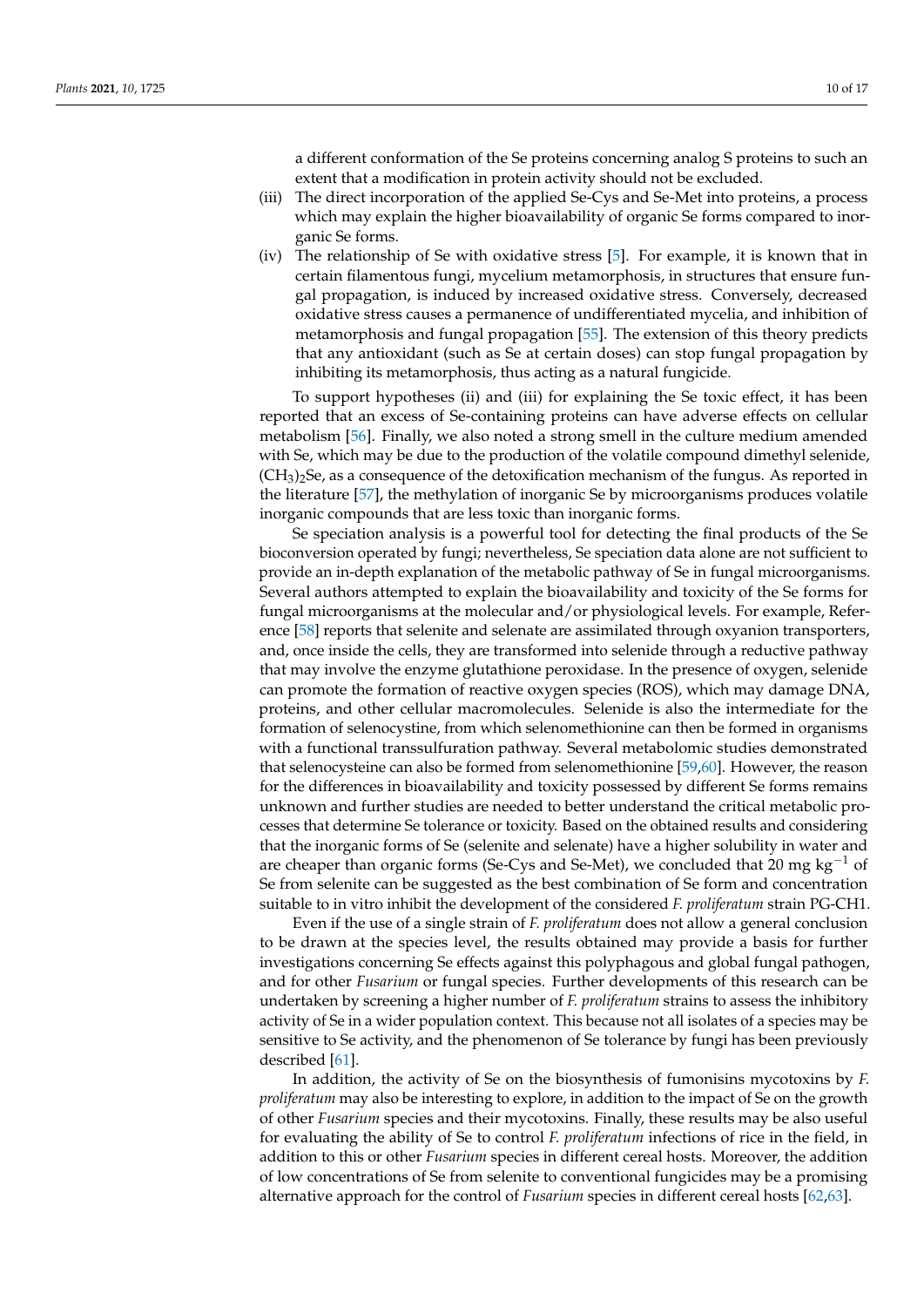Many fungicides are categorized as polluting, and it can be reasonably assumed that the addition of Se may help in reducing the concentration of the chemical active ingredient by maintaining the same fungicidal efficacy and decreasing the potentially hazardous effect on the environment and human health [17,19] simultaneously realizing a Se-biofortification of cereal grains [64]. Within the U-shaped range [14], Se is an essential micronutrient with beneficial effects in animals and humans [65].

#### **4. Materials and Methods**

## *4.1. Chemicals and Reagents*

Sodium selenite (Na<sub>2</sub>SeO<sub>3</sub>; selenite), sodium selenate (Na<sub>2</sub>SeO<sub>4</sub>; selenate), Se-L-Cystine  $(C_6H_{12}N_2O_4Se_2$ ; Se-Cys), Se-DL-methionine  $(C_5H_{11}NO_2Se_1$ ; Se-Met), Hoagland stock solution, NaCl, streptomycin sulfate, protease, ethanol 95%, agarose, trizma baseglacial acid acetic-ethylene diamine tetra acetic acid disodium salt dihydrate (TAE), EF1 and EF2 primers, glutaraldehyde, and phosphate buffer were all purchased from Sigma-Aldrich (Saint Louis, MO, USA). PDA was purchased from Biolife Italiana (Milan, Italy). Sodium hypochlorite (NaClO) 7% was purchased from Carlo Erba Reagents (Milan, Italy). RedSafe was purchased from iNtRON Biotechnology (Burlington, MA, USA). Gene Ruler1 kb was purchased from Thermo Fisher Scientific (Walthman, MA, USA). Dnase free sterile water was purchased from 5prime (Hilden, Germany). HyperLadder 100–1000 bp was purchased by Bioline (Cincinnati, OH, USA).

#### *4.2. Obtainment of Fusarium proliferatum Strain PG-CH1 from Rice Seedlings*

The *F. proliferatum* strain PG-CH1 used in this study was isolated from rice seedlings (variety Selenium). To assess the fungal microorganisms affecting rice seedlings, portions of symptomatic material were surface disinfected for 1 min with water-ethanol 95%-NaClO (7%, solution) (82:10:8% vol.) and rinsed with sterile water for 1 min. After the disinfection process, small pieces (0.5 cm) of seedling tissue were placed onto PDA supplemented with streptomycin sulfate (0.16 g  $L^{-1}$ ) into 5 Petri dishes (90 mm diameter) containing 7 pieces each (7 pieces from one single seedling, 1 seedling per plate, 5 seedlings in total). The dishes were incubated at 22  $\degree$ C in the dark, and after 5 days a combination of visual and stereomicroscope (SZX9, Olympus, Tokyo, Japan) observations were carried out on each piece to assess fungal development. After visual observations, fungal colonies having similar morphology on PDA showed a higher (95%) isolation incidence.

According to colony color and shape on PDA from visual examination, in addition to the morphology of reproductive structures by microscope analysis (Axiophot, Zeiss, Oberkochen, Germany), they were considered to potentially belong to the genus *Fusarium* and a representative isolate (named PG-CH1) of all of those obtained was transferred onto new plates containing PDA and grown at 22  $\degree$ C in the dark. After the obtainment of monosporic culture, the isolate was placed onto new PDA plates at 22  $^{\circ}$ C in the dark for two weeks. Successively, the mycelium was scraped from the PDA surface and placed into 2 mL sterile plastic tubes (Eppendorf, Hamburg, Germany) and stored at  $-80$  °C. Following freeze drying with a lyophilizer (Heto Powder Dry LL3000; Thermo Fisher Scientific, Walthman, MA, USA), the mycelium was finely ground with a grinding machine (MM200, Retsch, Dusseldorf, Germany) for 6 min with a frequency of 25 Hz.

DNA extraction was carried out using the method previously described in [66]. Extracted genomic DNA was visualized on a 1% agarose, TAE gel in TAE buffer (1X) containing 500  $\mu$ L L<sup>-1</sup> of RedSafe. DNA fragments were separated in 10 cm long agarose gels, with an electrophoresis apparatus (Eppendorf) applying a tension of 110 V for  $\sim$ 30 min. Electrophoretic runs were visualized using an ultraviolet transilluminator (Euroclone, Milan, Italy). DNA concentration was estimated by comparison with Gene Ruler 1 kb included in each gel as a control. DNA was diluted with Dnase free sterile water for molecular biology use to obtain a concentration of ~30 ng  $\mu L^{-1}$  and stored at -20 °C until use. The DNA extracted from the *Fusarium* isolate was subjected to *tef1a* gene amplification, purification, and sequencing. PCR protocol is described in [67] adopting EF1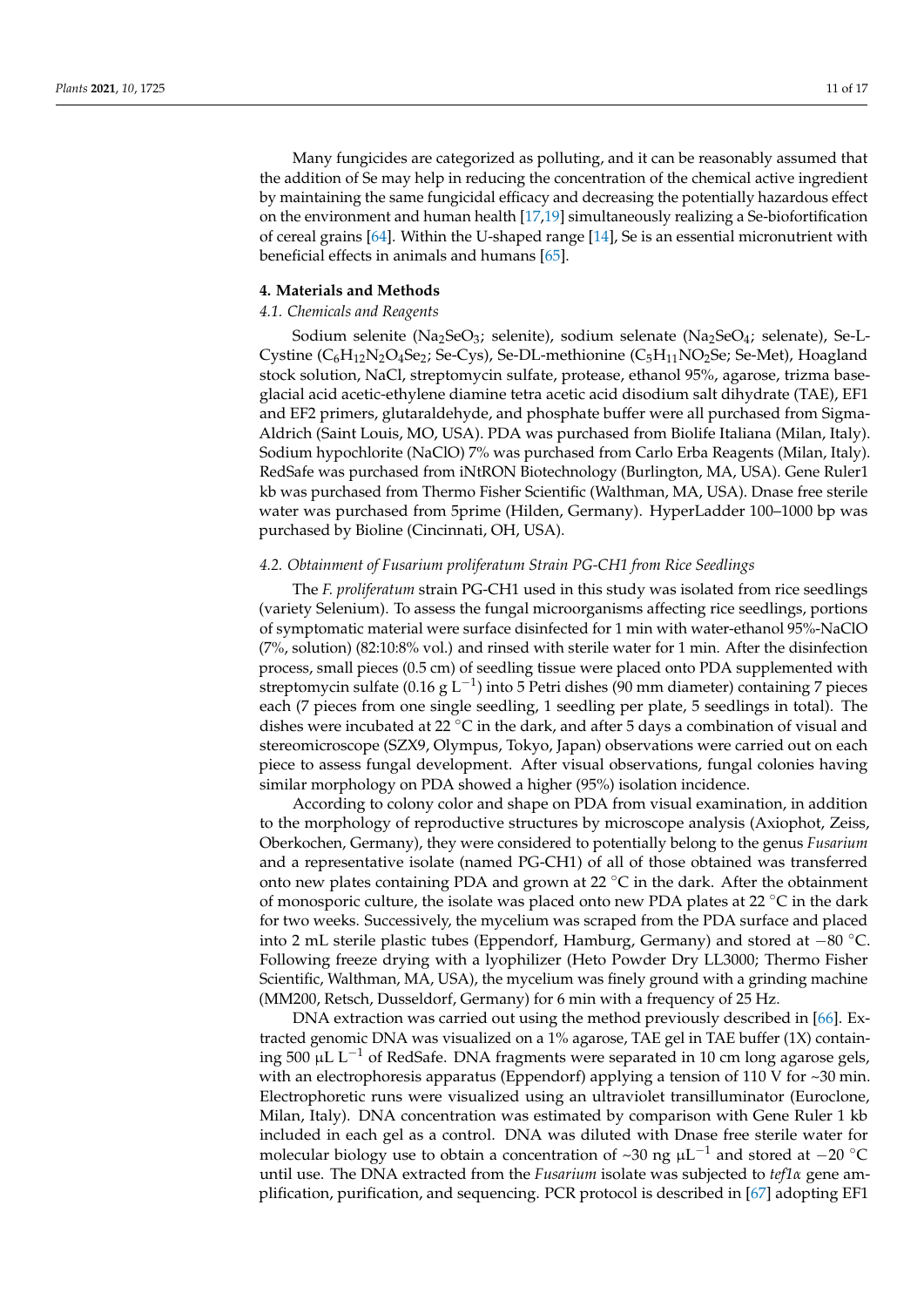(ATGGGTAAGGA(A/G)GACAAGAC) and EF2 (GGA(G/A)GTACCAGT(G/C)ATCATGTT) primers [68]. PCR assays were performed on a T-100 thermal cycler (Bio-Rad, Hercules, CA, USA). The PCR fragment was visualized on TAE 1X agarose gel (2%) containing 500  $\mu$ L  $L^{-1}$  of RedSafe. The DNA fragment was separated by an electrophoresis apparatus applying a tension of 110 V for  $\sim$  40 min. Electrophoretic runs were observed with an ultraviolet transilluminator. The size of the amplified fragment was obtained by comparison with HyperLadder 100–1000 bp. The PCR fragment was purified and sequenced by an external sequencing service (Genewiz Genomics Europe, Takeley, UK). The sequence obtained was verified by Chromatogram Explorer Lite v 4.0.0 (HeracleBiosoft srl, Mioveni, Romania, 2011) and compared to those deposited on the BLAST database (National Center for Biotechnology Information (NCBI) Basic Local Search Tool (BLAST)), available online at http://blast.ncbi.nlm.nih.gov (accessed on 1 November 2018) [69], and the *Fusarium* MLST database (available online at http://fusarium.mycobank.org/, accessed on 1 November 2018).

To further confirm the species identity, the strain PG-CH1 was subjected to phylogenetic analysis based on *tef1a* sequences. The sequence of the PG-CH1 strain was aligned with 15 reference *tef1a* sequences of most common pathogens associated with seedling rice diseases such as *F. fujikuroi*, *F. verticillioides*, and *F. proliferatum* (Table 1) [36,70]. The sequences were aligned using the Muscle Algorithm implemented in the MEGA 7 software package [71]. Phylogenetic analysis was conducted in MEGA, via maximum likelihood following the best fit model of molecular evolution as determined by Bayesian information criterion (BIC) scores. A discrete Gamma distribution was used to model evolutionary rate differences among sites. All positions with less than 90% of coverage were eliminated. Statistical support of branches was evaluated using bootstrap analysis of 1000 replicates. The out-group isolate *F. oxysporum* MRC 1694 (accession number MH582350) was used for rooting the tree [72].

| <b>Strain</b>    | <b>Species</b>            | <b>Species</b><br>Complex | Host              | Geographic<br>Origin/Substrate | <b>GenBank</b><br>Accession<br>Number | <b>References</b> |
|------------------|---------------------------|---------------------------|-------------------|--------------------------------|---------------------------------------|-------------------|
| <b>MRC 548</b>   | <i>F. verticillioides</i> | Fujikuroi                 | Maize             | South Africa                   | MH582323.1                            | $[72]$            |
| <b>MRC 602</b>   | F. verticillioides        | Fujikuroi                 | Maize             | South Africa                   | MH582331.1                            | $[72]$            |
| <b>MRC 1411</b>  | F. tapsinum               | Fujikuroi                 | Maize             | North Carolina-USA             | MH582337.1                            | $[72]$            |
| <b>MRC 1784</b>  | F. fujikuroi              | Fujikuroi                 | Rawcotton         | Georgia, USA                   | MH582338.1                            | $[72]$            |
| <b>MRC 2324</b>  | F. proliferaum            | Fujikuroi                 | Cotton boll       | Alabama, USA                   | MH582344.1                            | $[72]$            |
| <b>MRC 2387</b>  | F. fujikuroi              | Fujikuroi                 | Rice              | Japan                          | MH582340.1                            | [70]              |
| <b>MRC 2390</b>  | F. fujikuroi              | Fujikuroi                 | Unknown           | Unknown                        | MH582342.1                            | $[72]$            |
| <b>MRC 2535</b>  | F. proliferatum           | Fujikuroi                 | River<br>sediment | Japan                          | MH582346.1                            | $[72]$            |
| <b>MRC 2629</b>  | <i>F. verticillioides</i> | Fujikuroi                 | Maize             | Iowa, USA                      | MH582328.1                            | $[72]$            |
| <b>MRC 2633</b>  | F. proliferatum           | Fujikuroi                 | Wheat             | India                          | MH582345.1                            | $[72]$            |
| S <sub>1</sub> S | F. proliferatum           | Fujikuroi                 | Rice (seed)       | Italy                          | IN092349                              | [70]              |
| $2 - 27$         | F. proliferatum           | Fujikuroi                 | Rice (seed)       | Italy                          | <b>IN092351</b>                       | [70]              |
| M3096            | F. fujikuroi              | Fujikuroi                 | Rice              | Georgia, USA                   | <b>IN092356</b>                       | [70]              |
| M1150            | F. fujikuroi              | Fujikuroi                 | <b>Rice</b>       | Taiwan                         | <b>IN092354</b>                       | [70]              |
| G18SXS9-2        | F. proliferatum           | Fujikuroi                 | Unknown           | Unknown                        | MK952837.1                            | Unknown           |
| <b>MRC 1694</b>  | F. oxysporum              | Oxysporum                 | Unknown           | Human                          | MH582350.1                            | $[72]$            |

**Table 1.** *Fusarium* spp. strains used in the phylogenetic analysis and related information.

# *4.3. In Vitro Evaluation of the Inhibitory Activity of Se Forms on F. proliferatum Strain PG-CH1*

PDA was supplemented with four different Se forms (selenite, selenate, Se-Cys, and Se-Met) at five different Se concentrations  $(5, 10, 15, 20,$  and  $100 \text{ mg kg}^{-1}$  of Se). A weighed amount of each Se form was dissolved in sterile distilled water to obtain a concentrated solution of 7 g L<sup>-1</sup> of Se. A predetermined volume (64.3, 128.6, 192.8, 257.1, and 1280.0  $\mu$ L) of the Se-concentrated obtained solutions was added to 20 g of PDA so that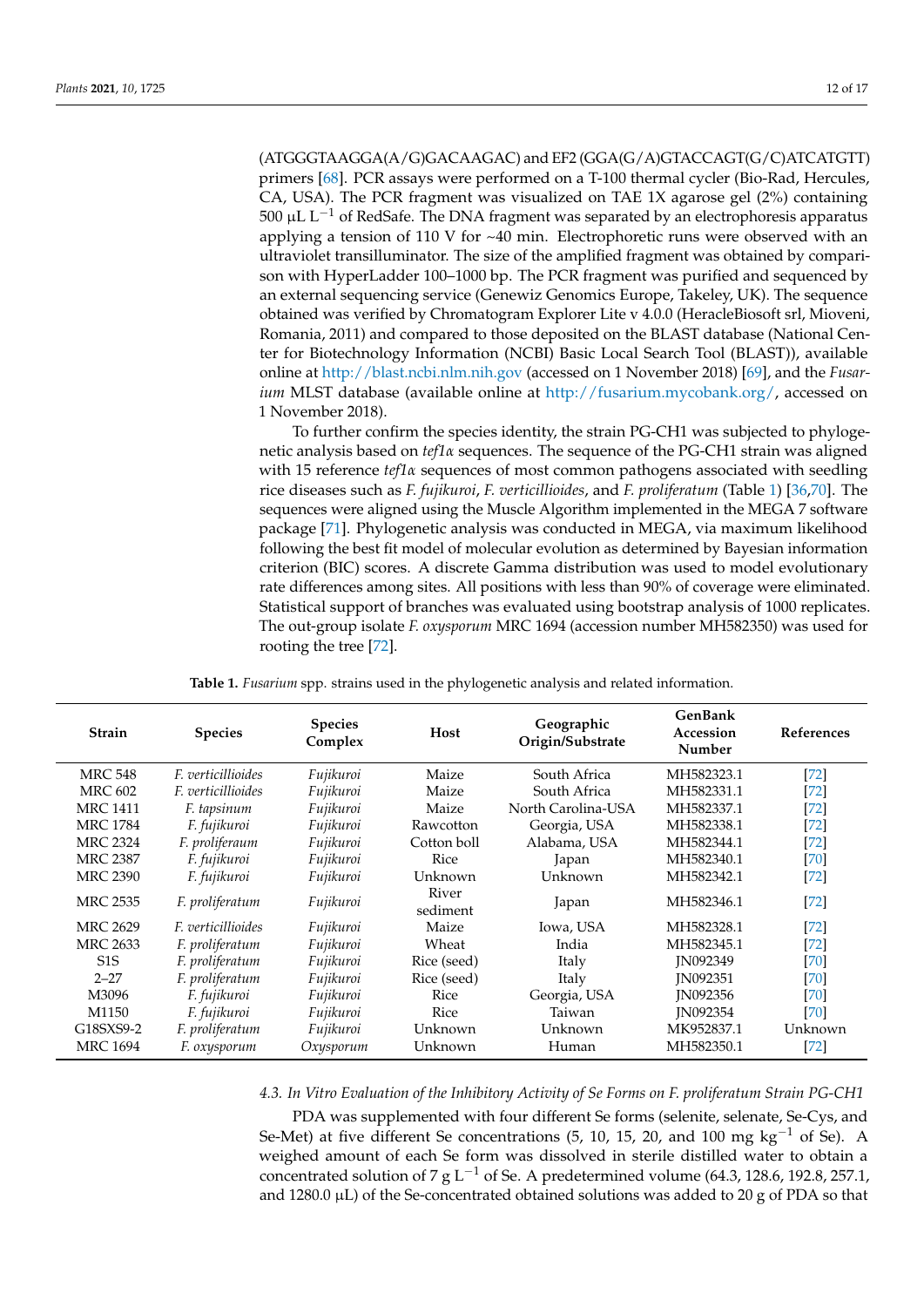Se concentrations in the growth medium were 5, 10, 15, 20, and 100 mg  $kg^{-1}$ . Successively, mycelium plugs (5 mm diam.) were taken from the edge of one week old *F. proliferatum* strain PG-CH1 colonies, developed on PDA at 22  $\degree$ C, in the dark. The plugs were placed onto Se amended PDA, at the center of the plate, with the mycelium side facing upwards. Untreated controls (0 mg  $\text{kg}^{-1}$  of Se), and control treatments with NaCl (as counter ions of selenite and selenate), were also included in the experiment to ascribe the observed growth reduction of *F. proliferatum* strain PG-CH1 to Se with certainty. For this purpose, NaCl was added to the growth medium at the concentration of 254 mg  $kg^{-1}$  to fix the amount of Na<sup>+</sup> at 100 mg kg<sup>-1</sup>, which is the same as the maximum Se concentration used in the experiment. Furthermore, the selected concentration of 254 mg kg<sup>-1</sup> of NaCl (100 mg kg<sup>-1</sup>) of Na<sup>+</sup>) allowed the concentration of Na<sup>+</sup> combined with inorganic Se (selenite and selenate) to be exceeded. After 10 days of incubation at  $22 \pm 2$  °C in the dark, radial growth of fungal colonies was measured by ImageJ software (https://imagej.nih.gov/ij/, accessed on 20 January 2019), and the inhibitory activity was expressed as the percentage of radial growth reduction concerning the untreated control, according to Equation (1):

> *Radial growth reduction of F. proliferatum strain PGCH1colonies* (%) = (radial growth relation by 1. programm strain 1 S Corrections (b) – (1)<br>(radial growth<sub>control</sub> – radial growth<sub>treatment</sub>): radial growth<sub>control</sub>  $\times$  100

Four replicates per treatment were performed. This experiment was repeated twice and the results of the second experiment, representative of the entire study, are shown. The preliminary first experiment showed a colony growth pattern, which was confirmed by the results obtained in the second experiment. The following analyses were realized exclusively using the materials of the second experiment.

#### *4.4. Se Speciation Analysis*

The Se speciation analysis was performed on 10 day old *F. proliferatum* colonies grown on amended PDA. About 16 g of sample (the sample comprises both mycelium and growth medium) was added with 10 mL of distilled water to 50 mL centrifuge tubes, accurately stirred to disperse the PDA gel, and sonicated for 2 min with an ultrasound probe. Then, protease was added up to 2.0 mg  $mL^{-1}$  and the obtained sample was stirred in a water bath at 37 °C for 15 h. Because PDA contained 2% by weight of agar, and considering that agar forms a gel in the concentration range of 0.5–2% by weight, the obtained samples were 10-fold diluted with distilled water, then cooled at room temperature and centrifuged at 5000 rpm for 10 min. Then, the supernatant was collected and filtered through 0.22  $\mu$ m Millex GV filters (Millipore Corporation). The Se standards selenite, selenate, Se-Met, and Se-Cys were prepared in ultrapure  $(>18 M\Omega)$  water (Supplementary Figure S2). Speciation of Se was performed using a Liquid Chromatography-Inductively Coupled Plasma Mass Spectrometry (LC-ICP-MS/MS) system consisting of an Agilent 1260 Infinity II LC system and an Agilent 8900 ICP-tandem mass spectrometer (Agilent Technologies Japan, Ltd., Tokyo, Japan). Details of the mobile phases, column, and MS/MS conditions are available in Supplementary Table S1.

#### *4.5. Observation by Scanning Electron Microscopy*

For this analysis, based on the results obtained from in vitro evaluation of the inhibitory activity of different Se forms on *F. proliferatum* strain PG-CH1 growth, we focused our attention on Se activity from selenite. In detail, a mycelium plug (5 mm diameter) of *F. proliferatum* developed in the presence of 0, 5, 10, 15, 20, and 100 mg  $kg^{-1}$  of Se from selenite was sampled from 10 day old colonies to perform SEM analysis. A mycelium plug was collected from two replicates of the previously described experiment for a total of 12 samples (5 different Se concentrations from selenite plus the untreated control). Samples were prepared for SEM observations following the protocol described in [73] with slight modifications. Samples were fixed in 5% glutaraldehyde for 24 h; washed three times with 0.1 M phosphate buffer, pH 7.2; rinsed three times in distilled water; and dehydrated in ethanol series (25%, 50%, 75%, 90%, and 100%) for 7 min each. Samples were then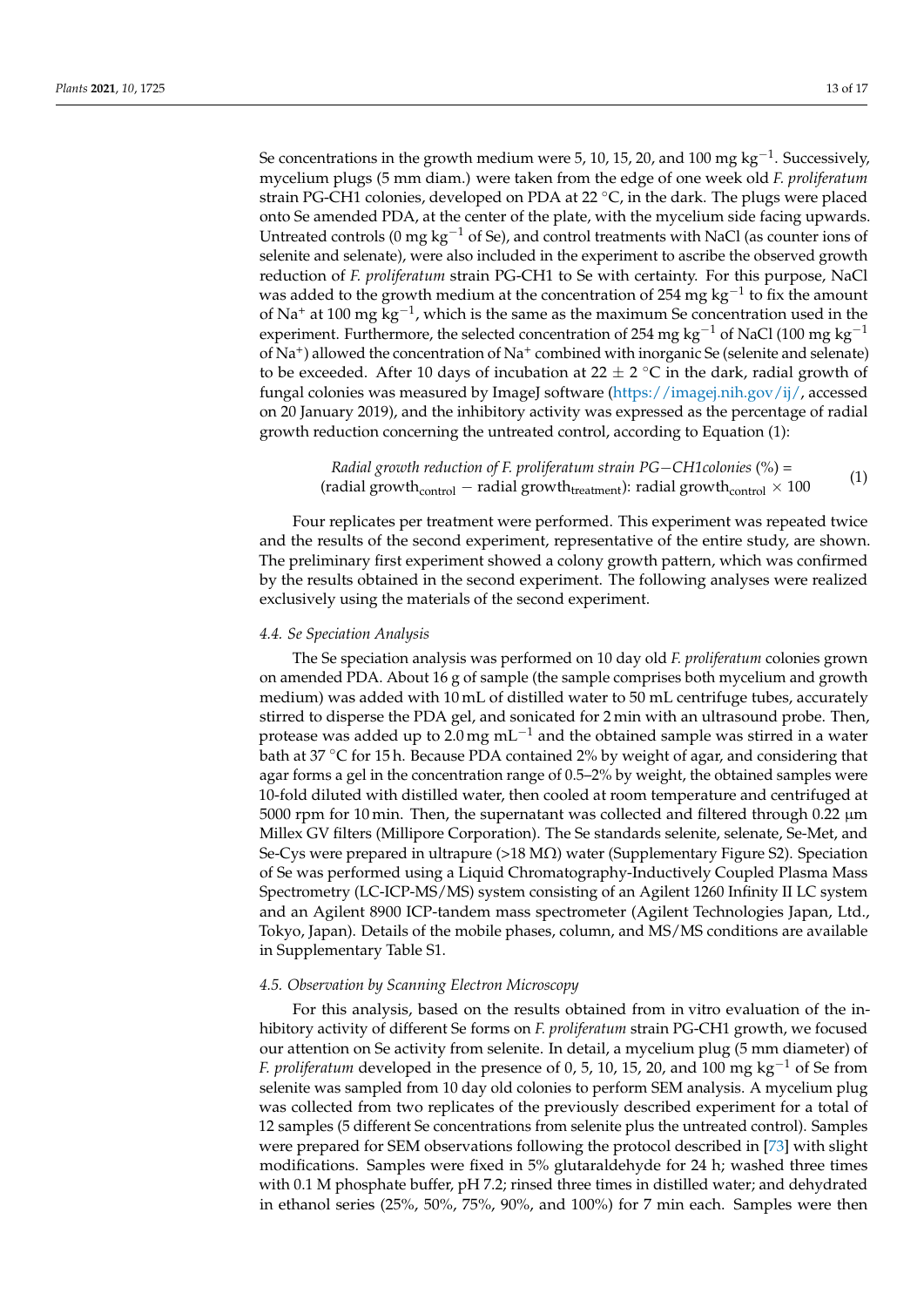transferred to a critical point dryer (Emitech K850, Quorum Technologies Ltd., Laughton, UK) to complete the drying process with carbon dioxide as a transition fluid. Specimens were then mounted on aluminum stubs with double-sided carbon tape, coated with gold in a sputter (Emitech K500, Quorum Technologies Ltd., Tokyo, Japan), and observed with a SEM 515 (Philips, Amsterdam, The Netherlands) at 12 kV. Observations were conducted for all 12 samples.

# *4.6. Statistical Analysis*

Data of radial growth reduction of *F. proliferatum* strain PG-CH1 colonies after 10 days of incubation at 22  $\pm$  2  $\degree$ C in the dark in the presence of different Se concentrations from different Se forms were subject to one-way ANOVA. Data were analyzed considering the "radial growth reduction of *F. proliferatum* strain PG-CH1 colonies" (variable) for each "Se concentration" or "Se form" (factors). The results were expressed as the mean of four biological replicates (*±*standard error). To check for pairwise contrasts, Tukey Honestly Significant Difference multiple comparison tests were performed ( $p < 0.05$ ) using the Microsoft Excel (Microsoft Corporation, Redmond, WA, USA) Macro "DSAASTAT ver. 1.0192" (macro developed by University of Perugia, Italy) [74].

**Supplementary Materials:** The following are available online at https://www.mdpi.com/article/ 10.3390/plants10081725/s1, Figure S1. Comparison between *Fusarium proliferatum* strain PG-CH1 development on untreated potato dextrose agar (PDA) (untreated control; a,d), on PDA amended with 100 mg kg<sup>-1</sup> of Selenium from sodium selenite (b), sodium selenate (e), and on PDA amended with 100 mg kg<sup>-1</sup> of Na<sup>+</sup> from NaCl (c,f) (control treatment). Figure S2. Liquid chromatographyinductively coupled plasma mass spectrometry (LC-ICP-MS/MS) chromatogram of 1  $\mu$ g L<sup>-1</sup> of selenium standards. Peak identities are selenocystine (a), selenomethionine (b), sodium selenite (c), and sodium selenate (d). Table S1: Liquid chromatography-inductively coupled plasma mass spectrometry (LC–ICP-MS/MS) conditions.

**Author Contributions:** Conceptualization, G.B., R.D., D.B. (Daniela Businelli) and L.C.; methodology, E.T., G.B., R.D., G.M.B. and M.C.F.; formal analysis, E.T., G.B. and R.D.; investigation, E.T., G.B., R.D., F.T., D.B. (David Baldo), M.T.S., G.M.B., M.C.F. and A.P.; resources, D.B. (Daniela Businelli) and L.C.; data curation, E.T., G.B., R.D. and F.T.; writing—original draft preparation, E.T., G.B. and R.D.; writing—review and editing, F.T., D.B. (Daniela Businelli) and L.C.; visualization, E.T., G.B., R.D., D.B. (David Baldo), M.T.S. and A.P.; supervision, D.B. (Daniela Businelli) and L.C. All authors have read and agreed to the published version of the manuscript.

**Funding:** This research received no external funding.

**Acknowledgments:** Graphical abstract was created with Biorender.com, accessed on 1 July 2021.

**Conflicts of Interest:** The authors declare no conflict of interest.

#### **References**

- 1. Steinbrenner, H.; Speckmann, B.; Klotz, L.O. Selenoproteins: Antioxidant selenoenzymes and beyond. *Arch. Biochem. Biophys.* **2016**, *595*, 113–119. [CrossRef]
- 2. Roman, M.; Jitaru, P.; Barbante, C. Selenium biochemistry and its role for human health. *Metallomics* **2014**, *6*, 25–54. [CrossRef]
- 3. D'Amato, R.; Regni, L.; Falcinelli, B.; Mattioli, S.; Benincasa, P.; Dal Bosco, A.; Pacheco, P.; Proietti, P.; Troni, E.; Santi, C.; et al. Current knowledge on selenium biofortification to improve the nutraceutical profile of food: A comprehensive review. *J. Agric. Food Chem.* **2020**, *68*, 4075–4097. [CrossRef]
- 4. Ursini, F.; Maiorino, M. Glutathione peroxidases. In *Encyclopedia of Biological Chemistry*, 2nd ed.; Elsevier Inc.: Amsterdam, The Netherlands, 2013; pp. 399–404.
- 5. Gupta, M.; Gupta, S. An overview of selenium uptake, metabolism, and toxicity in plants. *Front Plant. Sci.* **2017**, *7*, 2074. [CrossRef]
- 6. Vats, S. *Biotic and Abiotic Stress Tolerance in Plants*; Vats, S., Ed.; Springer: Singapore; Springer Nature Singapore Pte Ltd.: Singapore, 2018.
- 7. Hasanuzzaman, M.; Bhuyan, M.H.M.B.; Raza, A.; Hawrylak-Nowak, B.; Matraszek-Gawron, R.; Mahmud, J.A.; Nahar, K.; Fujita, M. Selenium in plants: Boon or bane? *Environ. Exp. Bot.* **2020**, *178*, 104170. [CrossRef]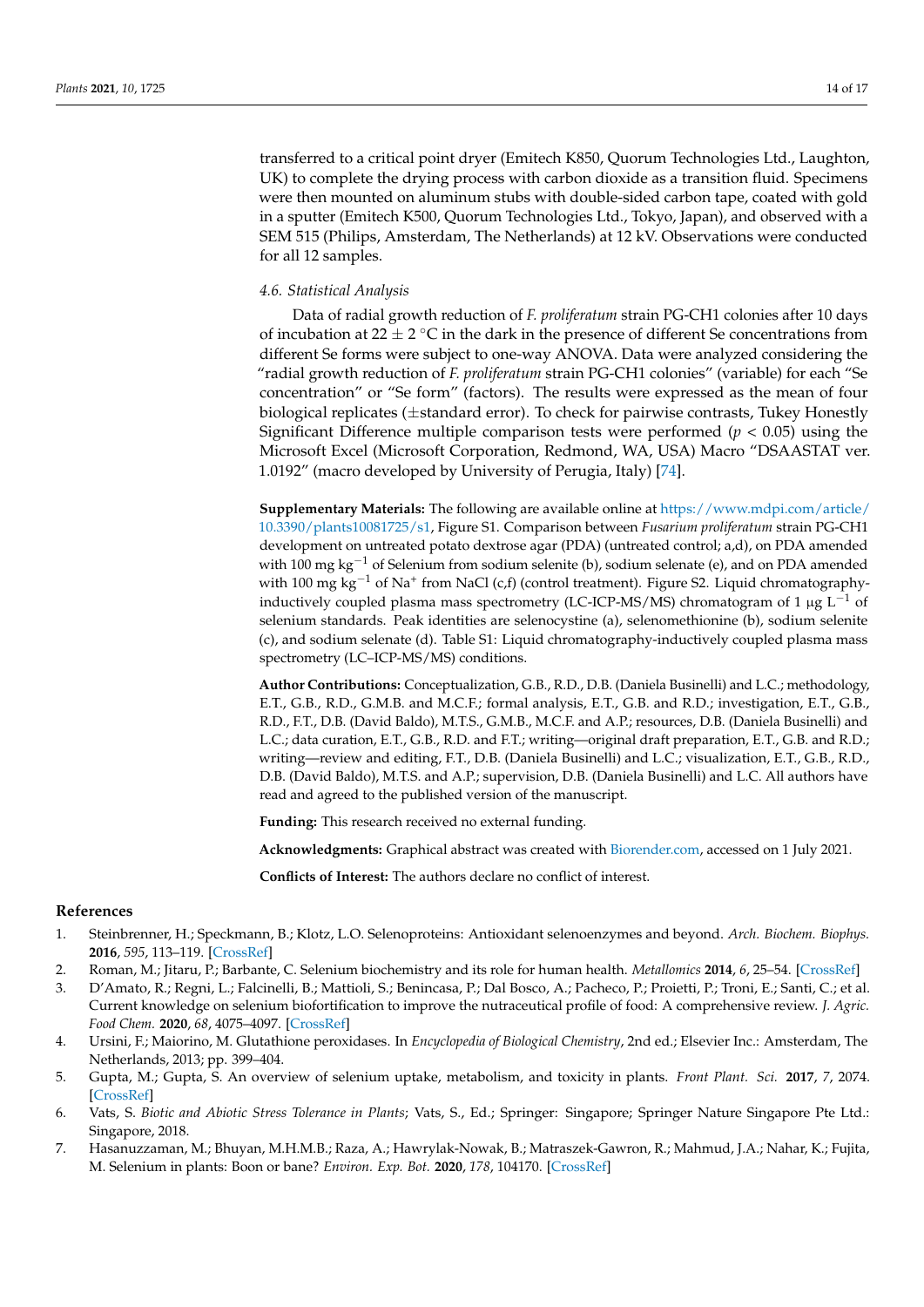- 8. Hasanuzzaman, M.; Borhannuddin Bhuyan, M.H.M.; Raza, A.; Hawrylak-Nowak, B.; Matraszek-Gawron, R.; Nahar, K.; Fujita, M. Selenium toxicity in plants and environment: Biogeochemistry and remediation possibilities. *Plants* **2020**, *9*, 1711. [CrossRef] [PubMed]
- 9. Kuznetsov, V.; Kuznetsov, V. Selenium regulates the water status of plants exposed to drought. *Dokl. Biol. Sci.* **2003**, *390*, 266–268. [CrossRef] [PubMed]
- 10. Gilmara, P.d.S.; Leonardo, C.C.; Victor, V.C.; Sylvia, L.O.S.; Edilaine, I.F.T. Selenium and agricultural crops. *Afr. J. Agric. Res.* **2017**, *12*, 2545–2554. [CrossRef]
- 11. Bocchini, M.; D'Amato, R.; Ciancaleoni, S.; Fontanella, M.C.; Palmerini, C.A.; Beone, G.M.; Onofri, A.; Negri, V.; Marconi, G.; Albertini, E.; et al. Soil Selenium (Se) biofortification changes the physiological, biochemical and epigenetic responses to water stress in *Zea mays* L. by inducing a higher drought tolerance. *Front. Plant Sci.* **2018**, *9*, 389. [CrossRef] [PubMed]
- 12. Proietti, P.; Nasini, L.; Del Buono, D.; D'Amato, R.; Tedeschini, E.; Businelli, D. Selenium protects olive (*Olea europaea* L.) from drought stress. *Sci. Hortic.* **2013**, *164*, 165–171. [CrossRef]
- 13. Feng, R.; Wei, C.; Tu, S. The roles of selenium in protecting plants against abiotic stresses. *Environ. Exp. Bot.* **2013**, *87*, 58–68. [CrossRef]
- 14. Rayman, M.P. Selenium intake, status, and health: A complex relationship. *Hormones* **2019**, *19*, 9–14. [CrossRef] [PubMed]
- 15. Thiry, C.; Ruttens, A.; De Temmerman, L.; Schneider, Y.J.; Pussemier, L. Current knowledge in species-related bioavailability of selenium in food. *Food Chem.* **2012**, *130*, 767–784. [CrossRef]
- 16. Bhatia, P.; Aureli, F.; D'Amato, M.; Prakash, R.; Cameotra, S.S.; Nagaraja, T.P.; Cubadda, F. Selenium bioaccessibility and speciation in biofortified *Pleurotus* mushrooms grown on selenium-rich agricultural residues. *Food Chem.* **2013**, *140*, 225–230. [CrossRef]
- 17. Hasanuzzam, M.; Hossain, M.A.; Fujita, M. Selenium in higher plants: Physiological role, antioxidant metabolism and abiotic stress tolerance. *J. Plant Sci.* **2010**, *5*, 354–375. [CrossRef]
- 18. Wu, Z.-L.; Yin, X.-B.; Lin, Z.-Q.; Bañuelos, G.S.; Yuan, L.-X.; Liu, Y.; Li, M. Inhibitory effect of selenium against *Penicillium expansum* and its possible mechanisms of action. *Curr. Microbiol.* **2014**, *69*, 192–201. [CrossRef] [PubMed]
- 19. Razak, A.A.; El-Tantawy, H.; El-Sheikh, H.H.; Gharieb, M.M. Influence of selenium on the efficiency of fungicide action against certain fungi. *Biol. Trace Elem. Res.* **1991**, *28*, 47–56. [CrossRef] [PubMed]
- 20. Ramadan, S.E.; Razak, A.A.; Yousseff, Y.A.; Sedky, N.M. Selenium metabolism in a strain of *Fusarium*. *Biol. Trace Elem. Res.* **1988**, *18*, 161–170. [CrossRef] [PubMed]
- 21. Mao, X.; Hua, C.; Yang, L.; Zhang, Y.; Sun, Z.; Li, L.; Li, T. The effects of selenium on wheat fusarium head blight and DON accumulation were selenium compound-dependent. *Toxins* **2020**, *12*, 573. [CrossRef] [PubMed]
- 22. Hanson, B.; Garifullina, G.F.; Lindblom, S.D.; Wangeline, A.; Ackley, A.; Kramer, K.; Norton, A.P.; Lawrence, C.B.; Pilon-Smits, E.A.H. Selenium accumulation protects *Brassica juncea* from invertebrate herbivory and fungal infection. *New Phytol.* **2003**, *159*, 461–469. [CrossRef] [PubMed]
- 23. Companioni, B.; Medrano, J.; Torres, J.A.; Flores, A.; Rodríguez, E.; Benavides, A. Protective action of sodium selenite against *Fusarium* wilt in tomato: Total protein contents, levels of phenolic compounds and changes in antioxidant potential. *Acta Hortic.* **2012**, *947*, 321–327. [CrossRef]
- 24. You, J.; Zhang, J.; Wu, M.; Yang, L.; Chen, W.; Li, G. Multiple criteria-based screening of *Trichoderma* isolates for biological control of *Botrytis cinerea* on tomato. *Biol. Control.* **2016**, *101*, 31–38. [CrossRef]
- 25. Filek, M.; Łabanowska, M.; Kurdziel, M.; Sieprawska, A. Electron paramagnetic resonance (EPR) spectroscopy in studies of the protective effects of 24-epibrasinoide and selenium against zearalenone-stimulation of the oxidative stress in germinating grains of wheat. *Toxins* **2017**, *9*, 178. [CrossRef] [PubMed]
- 26. Kornaś, A.; Filek, M.; Sieprawska, A.; Bednarska-Kozakiewicz, E.; Gawrońska, K.; Miszalski, Z. Foliar application of selenium for protection against the first stages of mycotoxin infection of crop plant leaves. *J. Sci. Food Agric.* **2019**, *99*, 482–485. [CrossRef] [PubMed]
- 27. Agar, G.; Alpsoy, L.; Bozari, S.; Erturk, F.A.; Yildirim, N. Determination of protective role of selenium against aflatoxin B1-induced DNA damage. *Toxicol. Ind. Health* **2013**, *29*, 396–403. [CrossRef] [PubMed]
- 28. Liu, X.; Zhao, Z.; Duan, B.; Hu, C.; Zhao, X.; Guo, Z. Effect of applied sulphur on the uptake by wheat of selenium applied as selenite. *Plant Soil* **2015**, *386*, 35–45. [CrossRef]
- 29. D'Amato, R.; Fontanella, M.C.; Falcinelli, B.; Beone, G.M.; Bravi, E.; Marconi, O.; Benincasa, P.; Businelli, D. Selenium biofortification in rice (*Oryza sativa* L.) sprouting: Effects on Se yield and nutritional traits with focus on phenolic acid profile. *J. Agric. Food Chem.* **2018**, *66*, 4082–4090. [CrossRef]
- 30. Kane, C.D.; Jasoni, R.L.; Peffley, E.P.; Thompson, L.D.; Green, C.J.; Pare, P.; Tissue, D. Nutrient solution and solution pH influences on onion growth and mineral content. *J. Plant Nutr.* **2006**, *29*, 375–390. [CrossRef]
- 31. O'Donnell, K.; Nirenberg, H.I.; Aoki, T.; Cigelnik, E. A Multigene phylogeny of the *Gibberella fujikuroi* species complex: Detection of additional phylogenetically distinct species. *Mycoscience* **2000**, *41*, 61–78. [CrossRef]
- 32. O'Donnell, K.; Rooney, A.P.; Proctor, R.H.; Brown, D.W.; McCormick, S.P.; Ward, T.J.; Frandsen, R.J.N.; Lysøe, E.; Rehner, S.A.; Aoki, T.; et al. Phylogenetic analyses of RPB1 and RPB2 support a middle Cretaceous origin for a clade comprising all agriculturally and medically important fusaria. *Fungal Genet. Biol.* **2013**, *52*, 20–31. [CrossRef]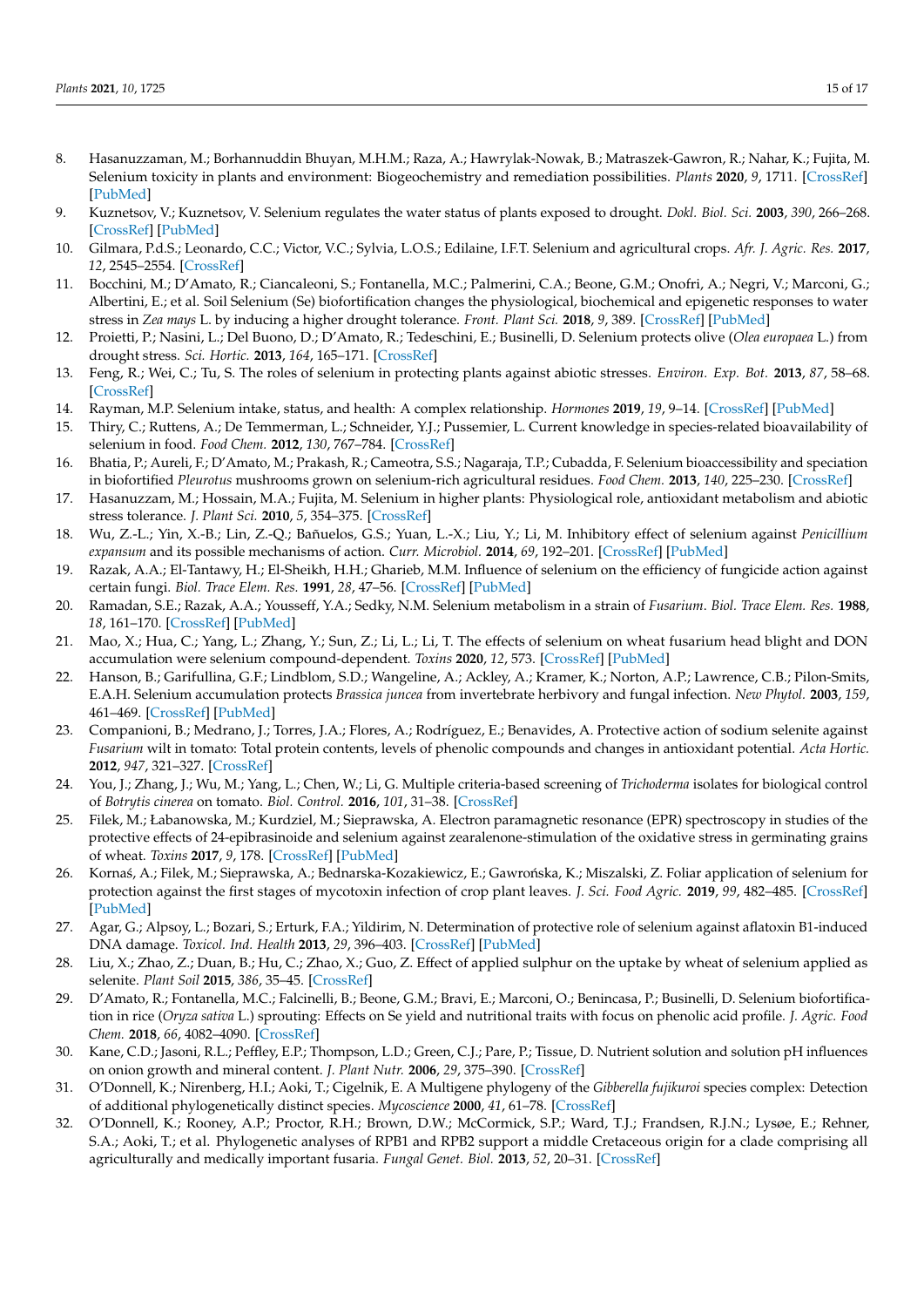- 33. Palacios, S.A.; Susca, A.; Haidukowski, M.; Stea, G.; Cendoya, E.; Ramírez, M.L.; Chulze, S.N.; Farnochi, M.C.; Moretti, A.; Torres, A.M. Genetic variability and fumonisin production by *Fusarium proliferatum* isolated from durum wheat grains in Argentina. *Int. J. Food Microbiol.* **2015**, *201*, 35–41. [CrossRef]
- 34. Chulze, S.N.; Ramirez, M.L.; Farnochi, M.C.; Pascale, M.; Visconti, A.; March, G. *Fusarium* and fumonisin occurrence in Argentinian corn at different ear maturity stages. *J. Agric. Food Chem.* **1996**, *44*, 2797–2801. [CrossRef]
- 35. Amatulli, M.T.; Spadaro, D.; Gullino, M.L.; Garibaldi, A. Molecular identification of *Fusarium* spp. associated with bakanae disease of rice in Italy and assessment of their pathogenicity. *Plant Pathol.* **2010**, *59*, 839–844. [CrossRef]
- 36. Wulff, E.G.; Sørensen, J.L.; Lübeck, M.; Nielsen, K.F.; Thrane, U.; Torp, J. *Fusarium* spp. associated with rice Bakanae: Ecology, genetic diversity, pathogenicity and toxigenicity. *Environ. Microbiol.* **2010**, *12*, 649–657. [CrossRef] [PubMed]
- 37. Leslie, J.F.; Zeller, K.A.; Lamprecht, S.C.; Rheeder, J.P.; Marasas, W.F.O. Toxicity, pathogenicity, and genetic differentiation of five species of *Fusarium* from sorghum and millet. *Phytopathology* **2005**, *95*, 275–283. [CrossRef]
- 38. Vismer, H.F.; Shephard, G.S.; van der Westhuizen, L.; Mngqawa, P.; Bushula-Njah, V.; Leslie, J.F. Mycotoxins produced by *Fusarium proliferatum* and *F. pseudonygamai* on maize, sorghum and pearl millet grains in vitro. *Int. J. Food Microbiol.* **2019**, *296*, 31–36. [CrossRef]
- 39. Logrieco, A.; Doko, B.; Moretti, A.; Frisullo, S.; Visconti, A. Occurrence of fumonisin B1 and B2 in *Fusarium proliferatum* infected asparagus plants. *J. Agric. Food Chem.* **1998**, *46*, 5201–5204. [CrossRef]
- 40. Gálvez, L.; Urbaniak, M.; Waśkiewicz, A.; Stępień, Ł.; Palmero, D. *Fusarium proliferatum*–Causal agent of garlic bulb rot in Spain: Genetic variability and mycotoxin production. *Food Microbiol.* **2017**, *67*, 41–48. [CrossRef]
- 41. Abdalla, M.Y.; Al-Rokibah, A.; Moretti, A.; Mulè, G. Pathogenicity of toxigenic *Fusarium proliferatum* from date palm in Saudi Arabia. *Plant Dis.* **2000**, *84*, 321–324. [CrossRef] [PubMed]
- 42. Desjardins, A.E.; Manandhar, H.K.; Plattner, R.D.; Manandhar, G.G.; Poling, S.M.; Maragos, C.M. *Fusarium* species from nepalese rice and production of mycotoxins and gibberellic acid by selected species. *Appl. Environ. Microbiol.* **2000**, *66*, 1020–1025. [CrossRef] [PubMed]
- 43. Mohd Zainudin, N.A.I.; Razak, A.A.; Salleh, B. Bakanae disease of rice in malaysia and indonesia: Etiology of the causal agent based on morphological, physiological and pathogenicity characteristics. *J. Plant Prot. Res.* **2008**, *48*, 475–485. [CrossRef]
- 44. Ji, F.; He, D.; Olaniran, A.O.; Mokoena, M.P.; Xu, J.; Shi, J. Occurrence, toxicity, production and detection of *Fusarium* mycotoxin: A review. *Food Prod. Process. Nutr.* **2019**, *1*, 1–14. [CrossRef]
- 45. Braun, M.S.; Wink, M. Exposure, occurrence, and chemistry of fumonisins and their cryptic derivatives. *Compr. Rev. Food Sci. Food Saf.* **2018**, *17*, 769–791. [CrossRef]
- 46. Schiavon, M.; Nardi, S.; dalla Vecchia, F.; Ertani, A. Selenium biofortification in the 21st century: Status and challenges for healthy human nutrition. *Plant Soil* **2020**, *453*, 245–270. [CrossRef] [PubMed]
- 47. Reddy, C.C.; Massaro, E.J. Biochemistry of selenium: A brief overview. *Toxicol. Sci.* **1983**, *3*, 431–436. [CrossRef]
- 48. McNeal, J.M.; Balistrieri, L.S. Geochemistry and Occurrence of Selenium: An Overview. In *Selenium in Agriculture and the Environment*; Jacob, L.W., Ed.; Soil Science Society of America: Madison, WI, USA, 1989; pp. 1–13.
- 49. Boyd, R. Selenium stories. *Nat. Chem.* **2011**, *3*, 570. [CrossRef]
- 50. Wu, Z.; Yin, X.; Bañuelos, G.S.; Lin, Z.Q.; Zhu, Z.; Liu, Y.; Yuan, L.; Li, M. Effect of selenium on control of postharvest gray mold of tomato fruit and the possible mechanisms involved. *Front. Microbiol.* **2016**, *6*, 1–11. [CrossRef] [PubMed]
- 51. Yin, H.; Zhang, Y.; Zhang, F.; Hu, J.T.; Zhao, Y.M.; Cheng, B.L. Effects of selenium on *Fusarium* growth and associated fermentation products and the relationship with chondrocyte viability. *Biomed. Environ. Sci.* **2017**, *30*, 134–138. [PubMed]
- 52. Jacob, C.; Giles, G.I.; Giles, G.I.; Sies, H. Sulfur and selenium: The role of oxidation state in protein structure and function. *Angew. Chem. Int. Ed.* **2003**, *42*, 4742–4758. [CrossRef] [PubMed]
- 53. Läuchli, A. Selenium in plants: Uptake, functions, and environmental toxicity. *Bot. Acta* **1993**, *106*, 455–468. [CrossRef]
- 54. Patching, S.G.; Gardiner, P.H.E. Recent developments in selenium metabolism and chemical speciation: A review. *J. Trace Elem. Med. Biol.* **1999**, *13*, 193–214. [CrossRef]
- 55. Georgiou, C.D.; Patsoukis, N.; Papapostolou, I.; Zervoudakis, G. Sclerotial metamorphosis in filamentous fungi is induced by oxidative stress. *Integr. Comp. Biol.* **2006**, *46*, 691–712. [CrossRef]
- 56. Brown, T.A.; Shrift, A. Selenium: Toxicity and tolerance in higher plants. *Biol. Rev.* **1982**, *57*, 59–84. [CrossRef]
- 57. da Silva, M.d.C.S.; da Luz, J.M.R.; Paiva, A.P.S.; Mendes, D.R.; Carvalho, A.A.C.; Naozuka, J.; Kasuya, M.C.M. Growth and Tolerance of *Pleurotus ostreatus* at Different Selenium Forms. *J. Agric. Sci.* **2019**, *11*, 151. [CrossRef]
- 58. Herrero, E.; Wellinger, R.E. Yeast as a model system to study metabolic impact of selenium compounds. *Microb. Cell* **2015**, *2*, 139–149. [CrossRef] [PubMed]
- 59. Rao, Y.; McCooeye, M.; Windust, A.; Bramanti, E.; D'Ulivo, A.; Mester, Z. Mapping of selenium metabolic pathway in yeast by Liquid Chromatography-Orbitrap Mass Spectrometry. *Anal. Chem.* 2010, 82, 8121-8130. [CrossRef]
- 60. Arnaudguilhem, C.; Bierla, K.; Ouerdane, L.; Preud'homme, H.; Yiannikouris, A.; Lobinski, R. Selenium metabolomics in yeast using complementary reversed-phase/hydrophilic ion interaction (HILIC) liquid chromatography-electrospray hybrid quadrupole trap/Orbitrap mass spectrometry. *Anal. Chim. Acta* **2012**, *757*, 26–38. [CrossRef] [PubMed]
- 61. Rosenfield, C.E.; Kenyon, J.A.; James, B.R.; Santelli, C.M. Selenium (IV, VI) reduction and tolerance by fungi in an oxic environment. *Geobiology* **2016**, *15*, 441–452. [CrossRef] [PubMed]